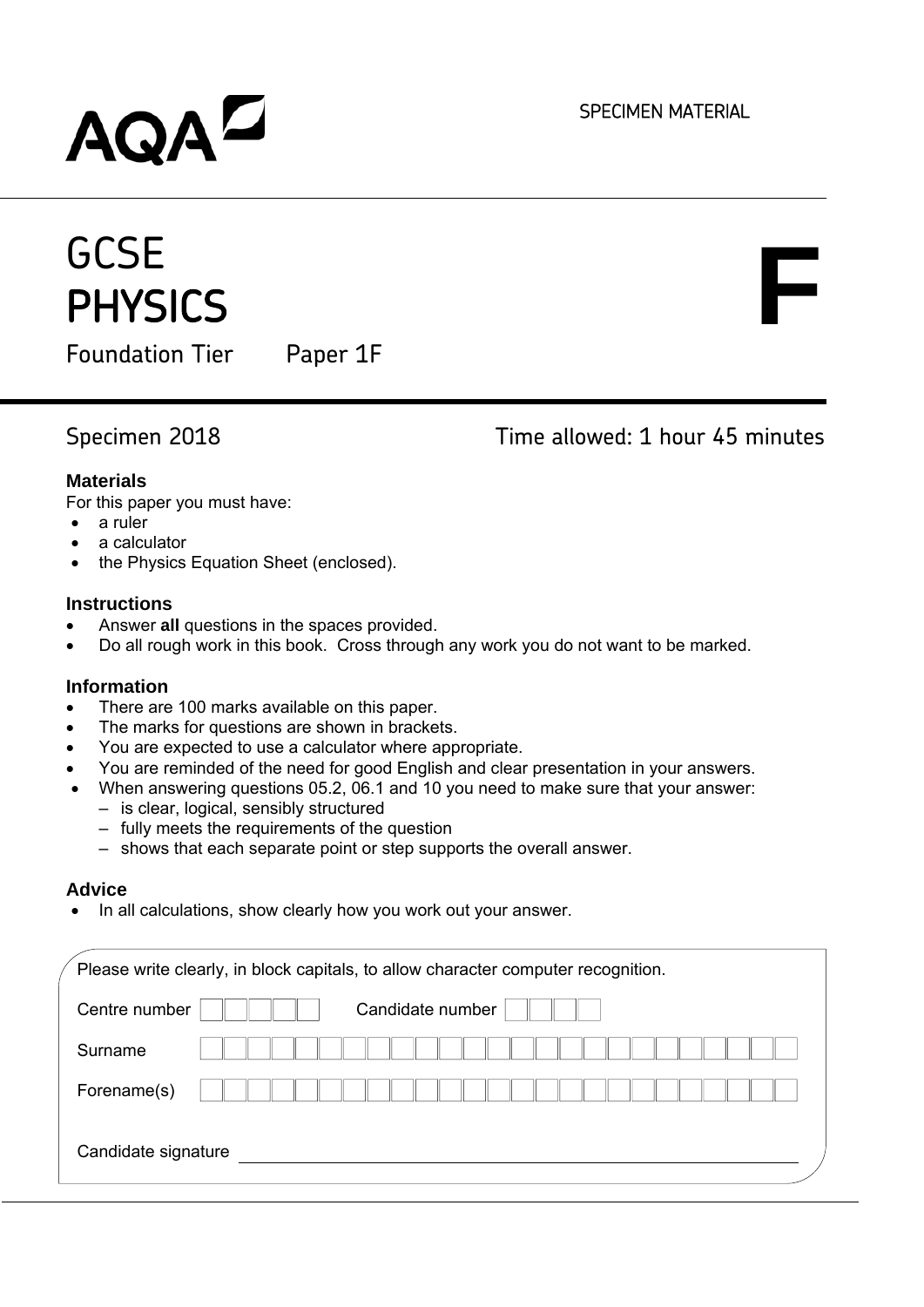

Wind turbines are used to generate electricity.

 **Figure 1** shows how the power output of a wind turbine changes over one day.



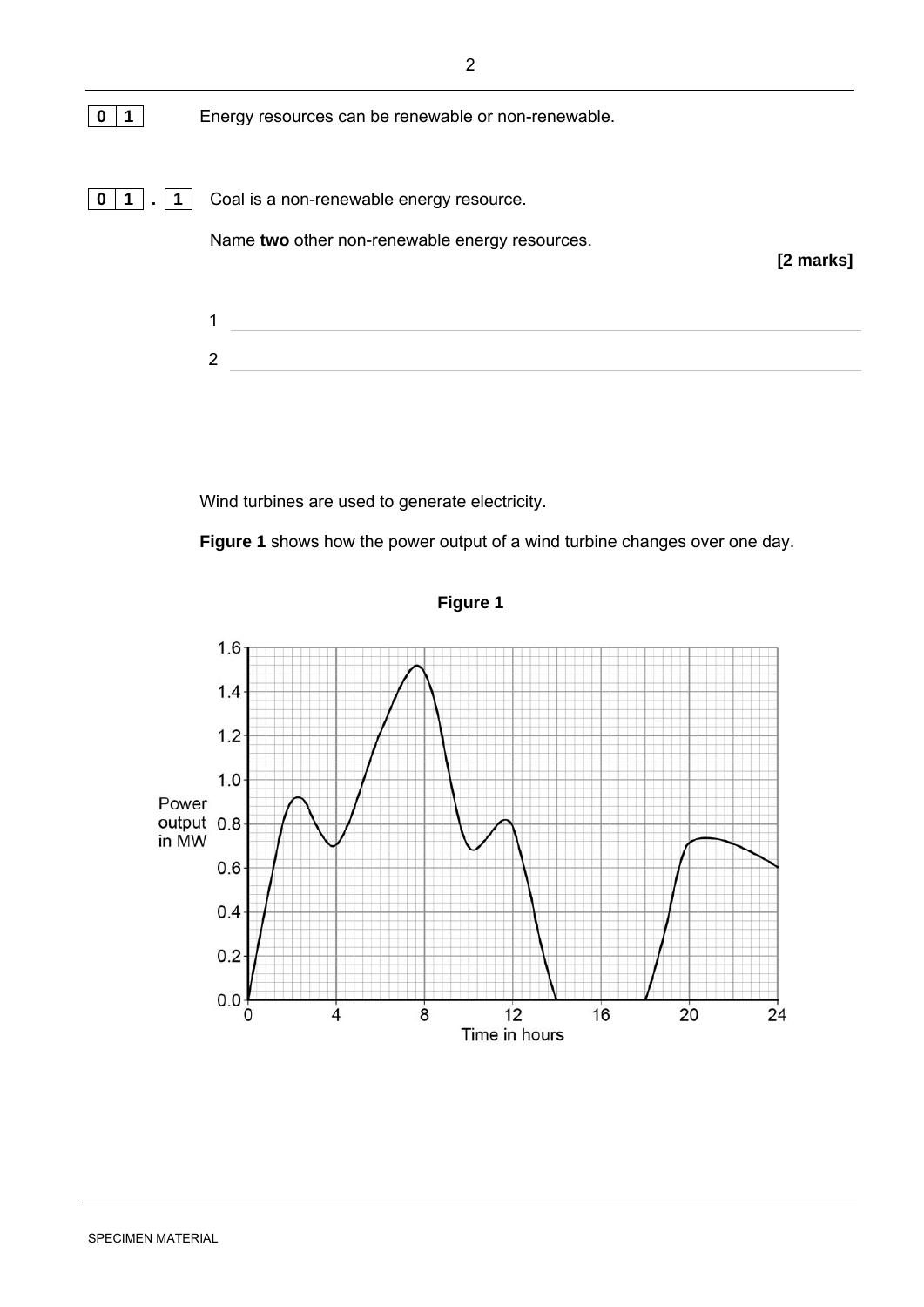|                                                     | $[1$ mark]                                                                                                                                                                                                                                                                                                                                                                         |
|-----------------------------------------------------|------------------------------------------------------------------------------------------------------------------------------------------------------------------------------------------------------------------------------------------------------------------------------------------------------------------------------------------------------------------------------------|
| $Time =$                                            | hours                                                                                                                                                                                                                                                                                                                                                                              |
|                                                     |                                                                                                                                                                                                                                                                                                                                                                                    |
| What is the National Grid?                          |                                                                                                                                                                                                                                                                                                                                                                                    |
| Tick one box.                                       | $[1$ mark]                                                                                                                                                                                                                                                                                                                                                                         |
| a system of cables and pylons                       |                                                                                                                                                                                                                                                                                                                                                                                    |
| a system of cables and transformers                 |                                                                                                                                                                                                                                                                                                                                                                                    |
| a system of cables, transformers and power stations |                                                                                                                                                                                                                                                                                                                                                                                    |
|                                                     |                                                                                                                                                                                                                                                                                                                                                                                    |
|                                                     |                                                                                                                                                                                                                                                                                                                                                                                    |
| certain times.                                      |                                                                                                                                                                                                                                                                                                                                                                                    |
| Choose one reason why.                              | $[1$ mark]                                                                                                                                                                                                                                                                                                                                                                         |
| Tick one box.                                       |                                                                                                                                                                                                                                                                                                                                                                                    |
| Wind is a renewable energy resource.                |                                                                                                                                                                                                                                                                                                                                                                                    |
| Wind turbine power output is constant.              |                                                                                                                                                                                                                                                                                                                                                                                    |
| The power output of wind turbines is unpredictable. |                                                                                                                                                                                                                                                                                                                                                                                    |
| The fuel cost for wind turbines is very high.       |                                                                                                                                                                                                                                                                                                                                                                                    |
|                                                     | A wind turbine does not generate electricity constantly.<br>For how many hours did the wind turbine generate no electricity?<br>Electrical power is transferred from power stations to the National Grid.<br>An island has a large number of wind turbines and a coal-fired power station.<br>The island needs to use the electricity generated by the coal-fired power station at |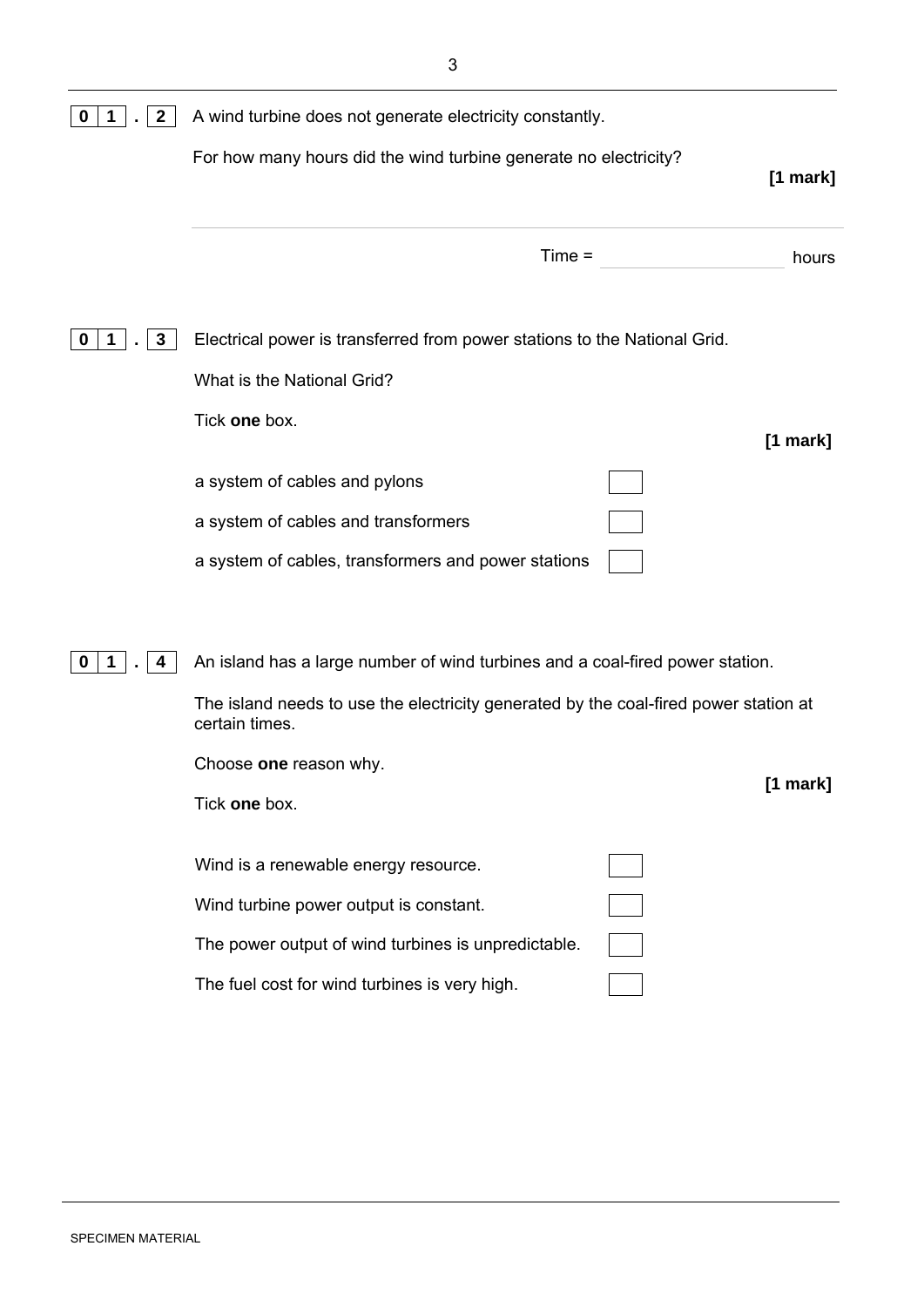|  |  |  |  | $\boxed{0}$ 1. $\boxed{5}$ A wind turbine has an average power output of 0.60 MW. |
|--|--|--|--|-----------------------------------------------------------------------------------|
|--|--|--|--|-----------------------------------------------------------------------------------|

A coal-fired power station has a continuous power output of 1500 MW.

Calculate how many wind turbines would be needed to generate the same power output as one coal-fired power station.

 **[2 marks]**

Number of wind turbines =

**0 1** . **6 I** tis important that scientists develop new energy resources.

Choose **one** reason why.

Tick **one** box.

All energy resources are running out.

All energy resources are used to generate electricity.

 **[1 mark]**

Most energy resources have negative environmental effects.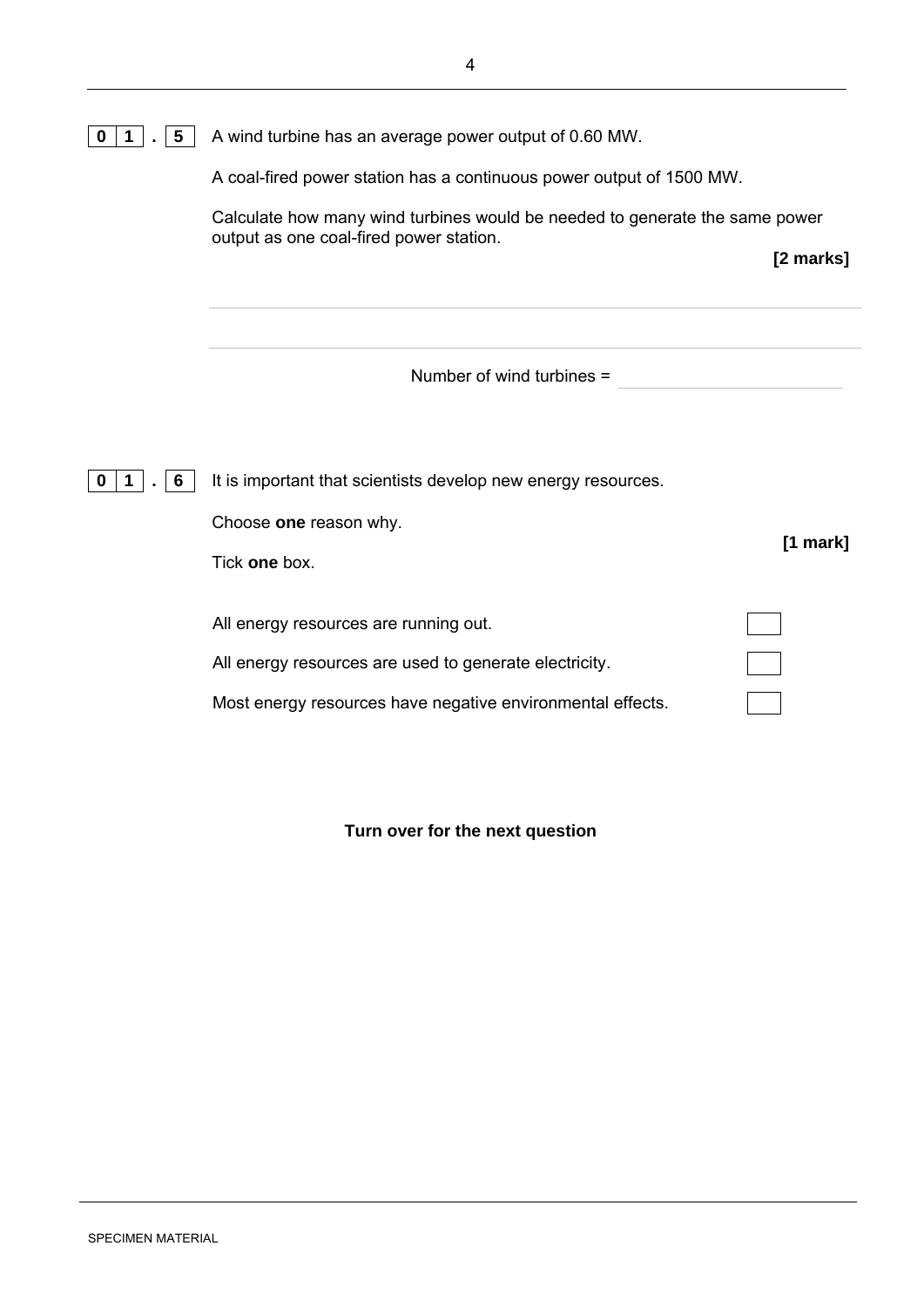

The bungee cord has an unstretched length of 20 m.



**Figure 2** 

**0** 2 . **1** For safety reasons, it is important that the bungee cord used is appropriate for the student's weight.

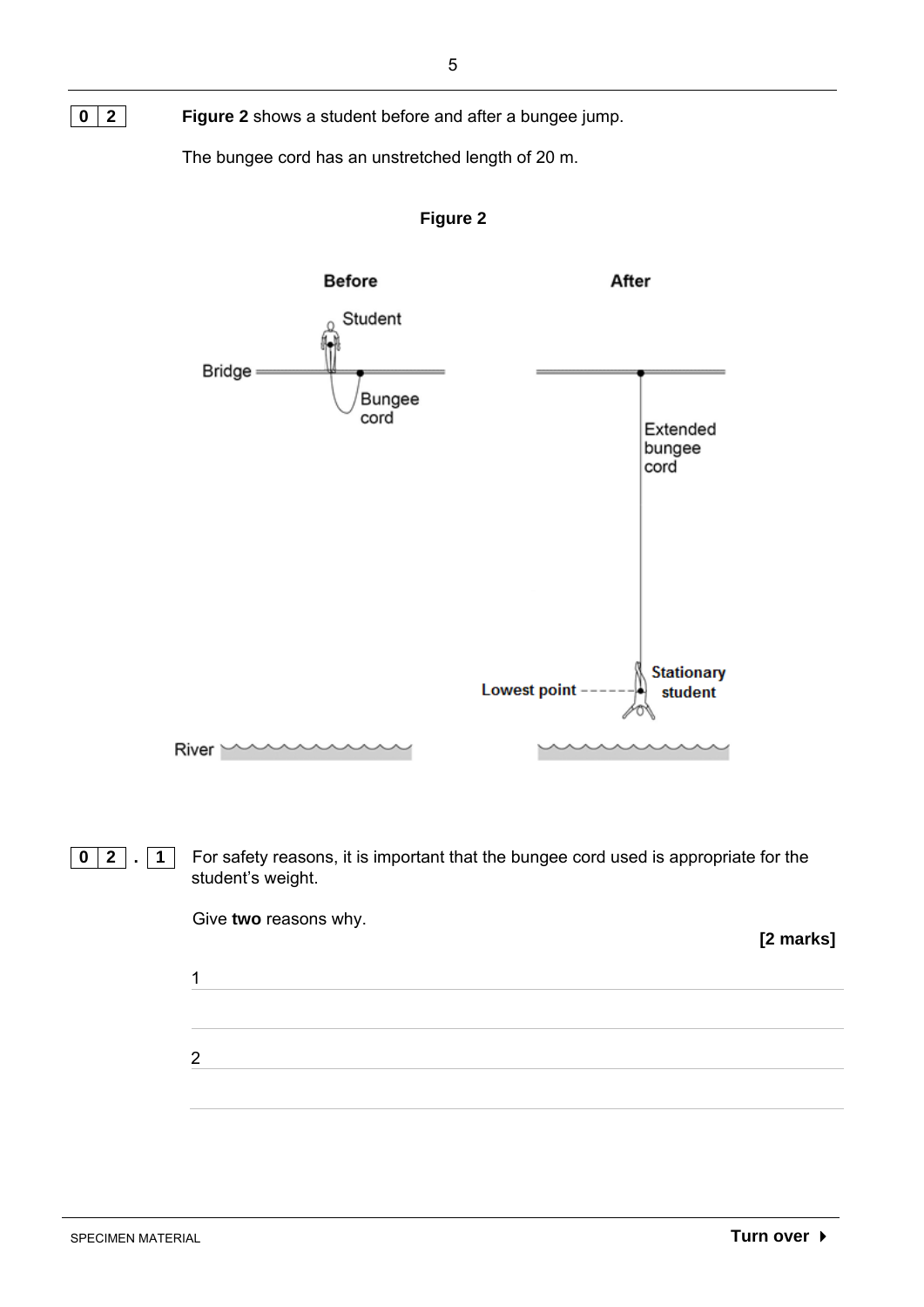Complete the sentences to describe the energy transfers.

Use answers from the box.

| gravitational potential<br>elastic potential<br>kinetic | thermal<br>sound |  |
|---------------------------------------------------------|------------------|--|
|---------------------------------------------------------|------------------|--|

Before the student jumps from the bridge he has a store of

energy.

When he is falling, the student's store of energy increases.

When the bungee cord is stretched, the cord stores energy as

energy.

**0** 2 . 3 At the lowest point in the jump when the student is stationary, the extension of the bungee cord is 35 metres.

The bungee cord behaves like a spring with a spring constant of 40 N/m.

Calculate the energy stored in the stretched bungee cord.

Use the correct equation from the Physics Equations Sheet.

**[2 marks]**

 $Energy =$  J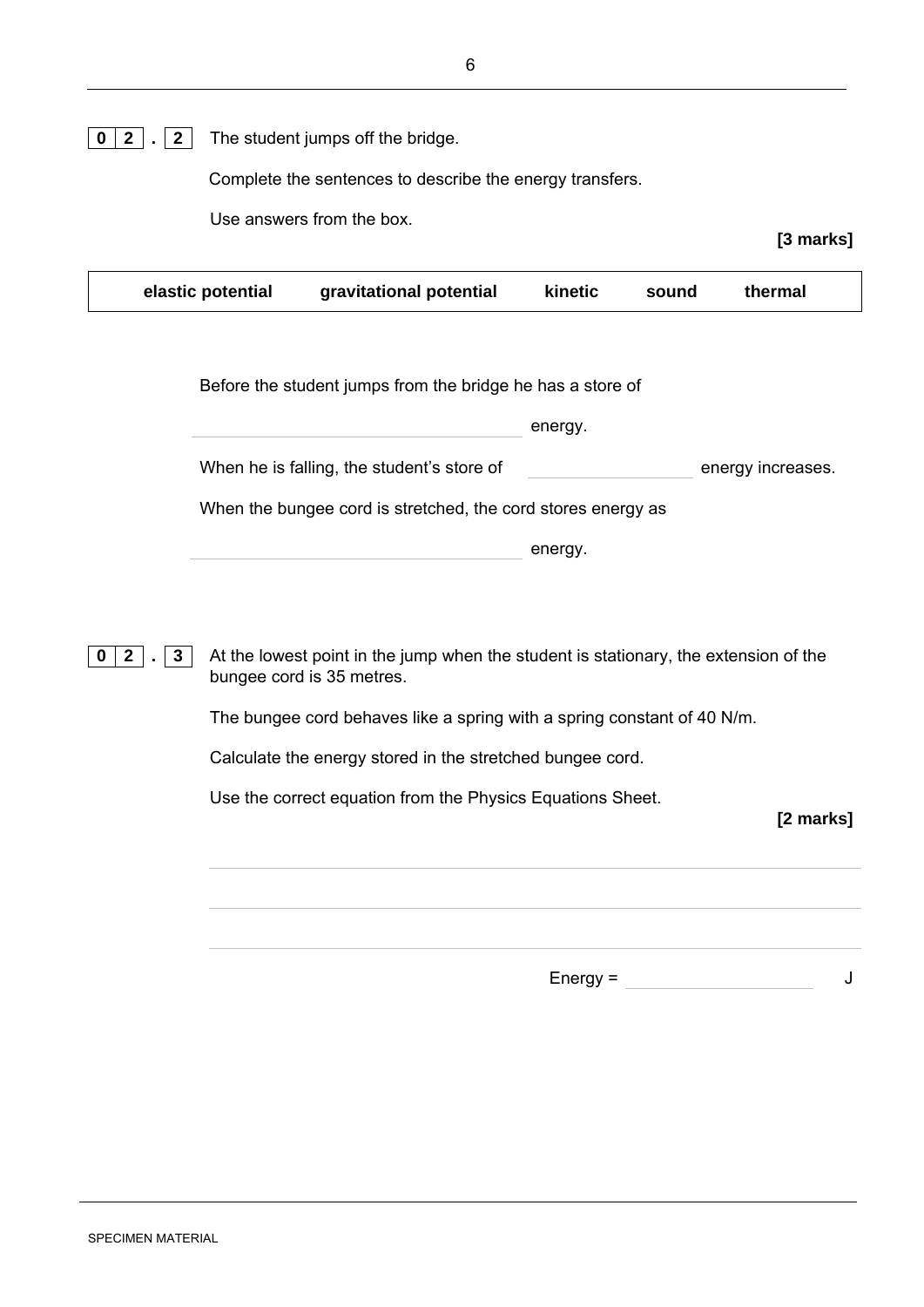| $\mathbf{3}$<br>0                         | An electrical circuit is shown in Figure 3.                                                                                                                                                                                                                                                                                                                       |            |
|-------------------------------------------|-------------------------------------------------------------------------------------------------------------------------------------------------------------------------------------------------------------------------------------------------------------------------------------------------------------------------------------------------------------------|------------|
|                                           | <b>Figure 3</b>                                                                                                                                                                                                                                                                                                                                                   |            |
|                                           | 0.4A                                                                                                                                                                                                                                                                                                                                                              |            |
|                                           | $20 \Omega$<br>10 $\Omega$                                                                                                                                                                                                                                                                                                                                        |            |
| 3 <sup>1</sup><br>$\bf{0}$<br>$\mathbf 1$ | The current in the circuit is direct current.<br>What is meant by direct current?<br>Tick one box.                                                                                                                                                                                                                                                                | $[1$ mark] |
| 3 <sup>1</sup><br>$\mathbf{2}$<br>0       | Current that continuously changes direction.<br>Current that travels directly to the component.<br>Current that is always in the same direction.<br>The equation which links current, potential difference and resistance is:<br>potential difference = current x resistance<br>Calculate the potential difference across the battery in the circuit in Figure 3. | [3 marks]  |
| $\mathbf{3}$<br>$\mathbf{3}$<br>U         | Potential difference =<br>The equation which links current, potential difference and power is:<br>power = current x potential difference<br>Calculate the power output of the battery in Figure 3.                                                                                                                                                                | V          |
|                                           | Give your answer to one significant figure.                                                                                                                                                                                                                                                                                                                       | [2 marks]  |
|                                           | $Power =$                                                                                                                                                                                                                                                                                                                                                         | W          |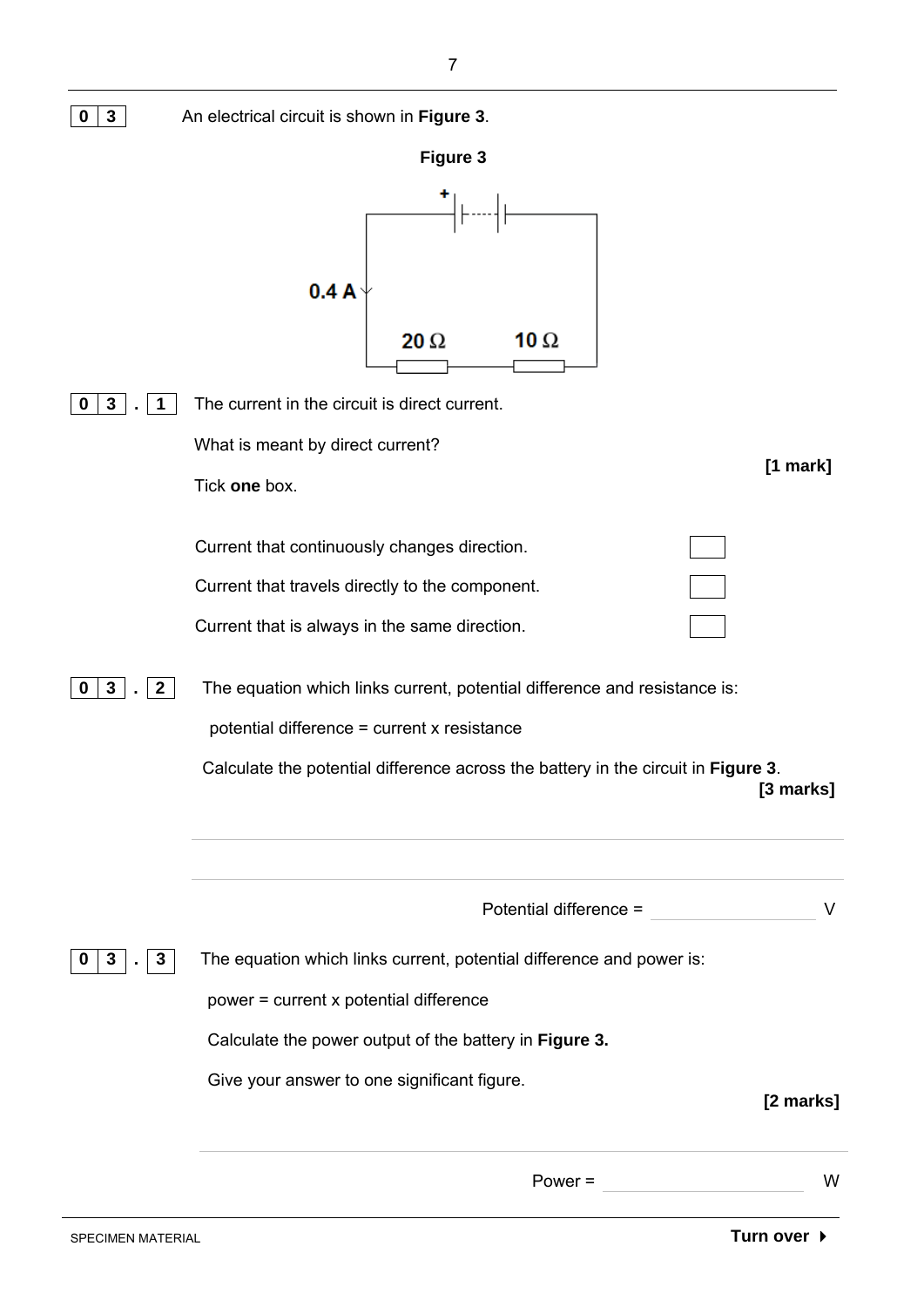**0** 4 **Two students investigated the change of state of stearic acid from liquid to solid.** 

 They measured how the temperature of stearic acid changed over 5 minutes as it changed from liquid to solid.

**Figure 4** shows the different apparatus the two students used.



#### Student A's apparatus **Student B's apparatus**



Liquid



**0 4.** 1 Choose two advantages of using student A's apparatus.  **[2 marks]** Tick **two** boxes. Student **A**'s apparatus made sure the test was fair.

> Student **B**'s apparatus only measured categoric variables. Student **A**'s measurements had a higher resolution.

Student **B** was more likely to misread the temperature.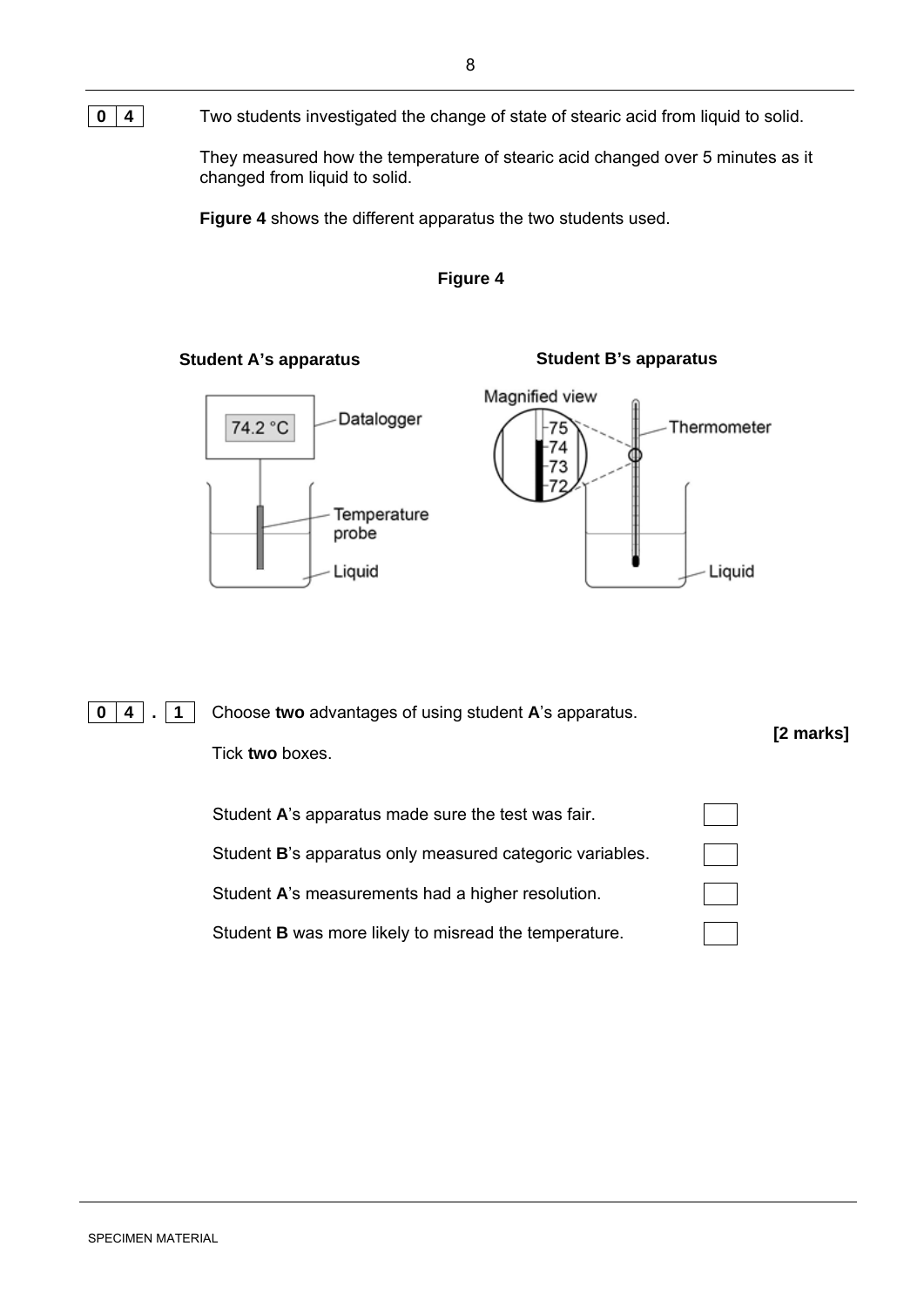#### **0 4 . 2 Student B** removed the thermometer from the liquid each time he took a temperature reading.

| What type of error would this cause? | $[1$ mark] |
|--------------------------------------|------------|
| Tick one box.                        |            |
| A systematic error                   |            |
| A random error                       |            |
| A zero error                         |            |

#### **Question 4 continues on the next page**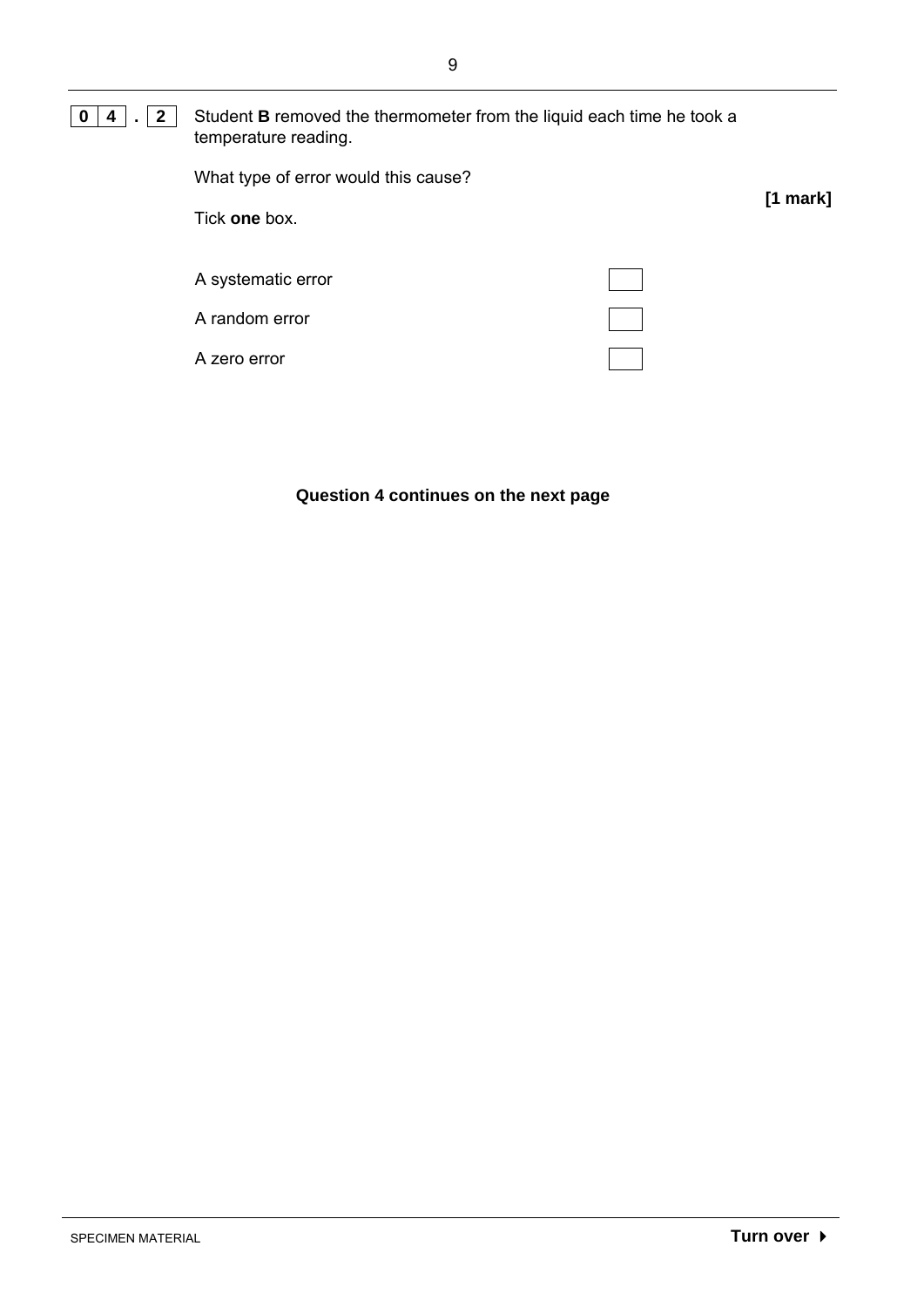



10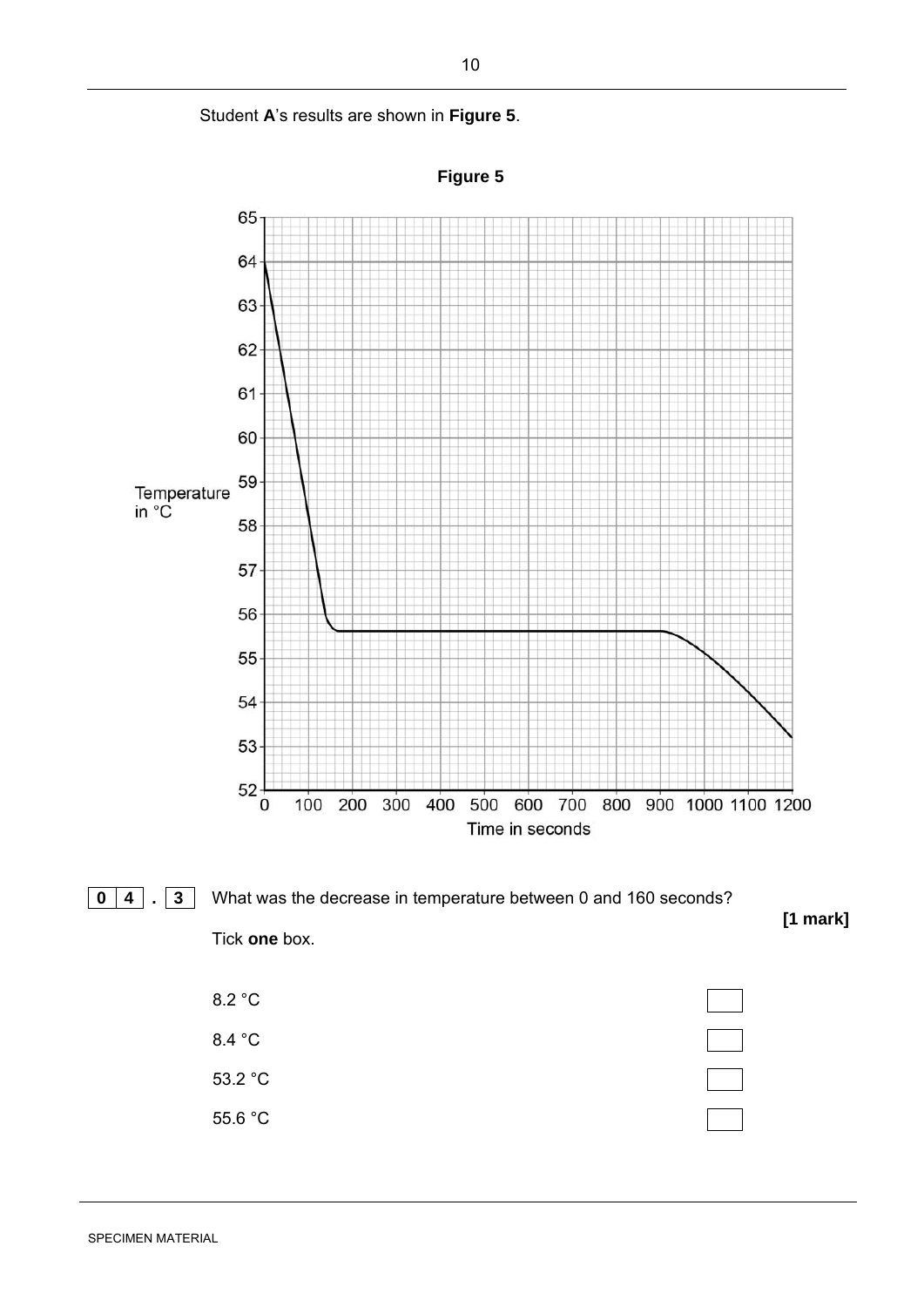| 4<br>4<br>0               | Use Figure 5 to determine the time taken for the stearic acid to change from a liquid<br>to a solid.                   |
|---------------------------|------------------------------------------------------------------------------------------------------------------------|
|                           | $[1$ mark]                                                                                                             |
|                           | $Time =$<br>seconds                                                                                                    |
|                           |                                                                                                                        |
| $5\overline{)}$<br>0<br>4 | Calculate the energy transferred to the surroundings as 0.40 kg of stearic acid<br>changed state from liquid to solid. |
|                           | The specific latent heat of fusion of stearic acid is 199 000 J/kg.                                                    |
|                           | Use the correct equation from the Physics Equations Sheet.<br>[2 marks]                                                |
|                           |                                                                                                                        |
|                           |                                                                                                                        |
|                           |                                                                                                                        |
|                           | Energy = $\frac{1}{2}$<br>J                                                                                            |
|                           |                                                                                                                        |
|                           |                                                                                                                        |
| 4<br>6<br>0               | After 1200 seconds the temperature of the stearic acid continued to decrease.                                          |
|                           | Explain why.<br>[2 marks]                                                                                              |
|                           |                                                                                                                        |
|                           |                                                                                                                        |
|                           |                                                                                                                        |
|                           |                                                                                                                        |
|                           |                                                                                                                        |
|                           |                                                                                                                        |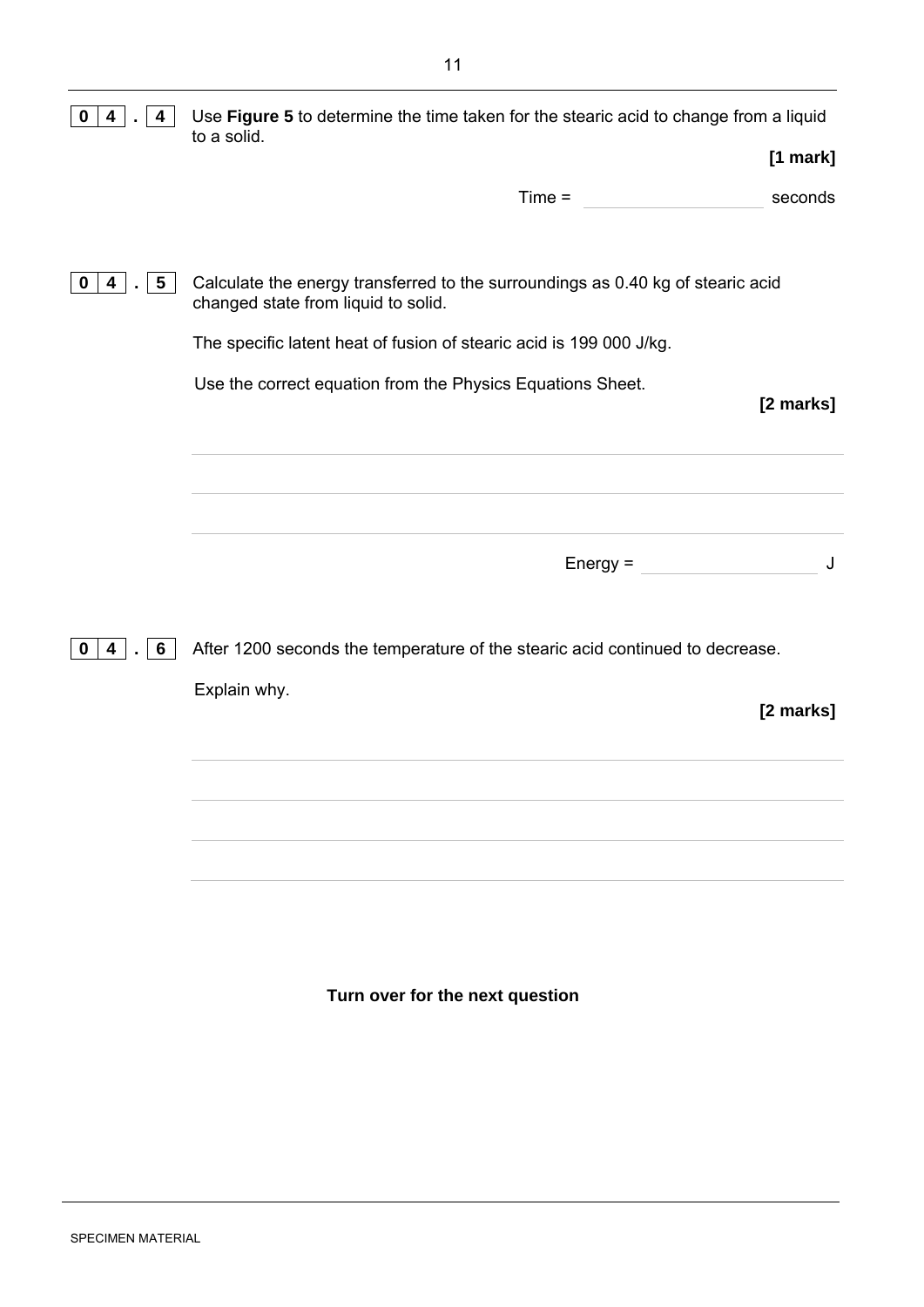- **0 5** A student wants to investigate how the current through a filament lamp affects its resistance.
- **0 5.** 1 Use the circuit symbols in the boxes to draw a circuit diagram that she could use.

 **[2 marks]**

| 12 V battery | variable<br>resistor | filament<br>lamp | voltmeter | ammeter |
|--------------|----------------------|------------------|-----------|---------|
| 12 V         |                      |                  |           |         |



**0** 5 . 2 Describe how the student could use her circuit to investigate how the current through a filament lamp affects its resistance.

 **[4 marks]**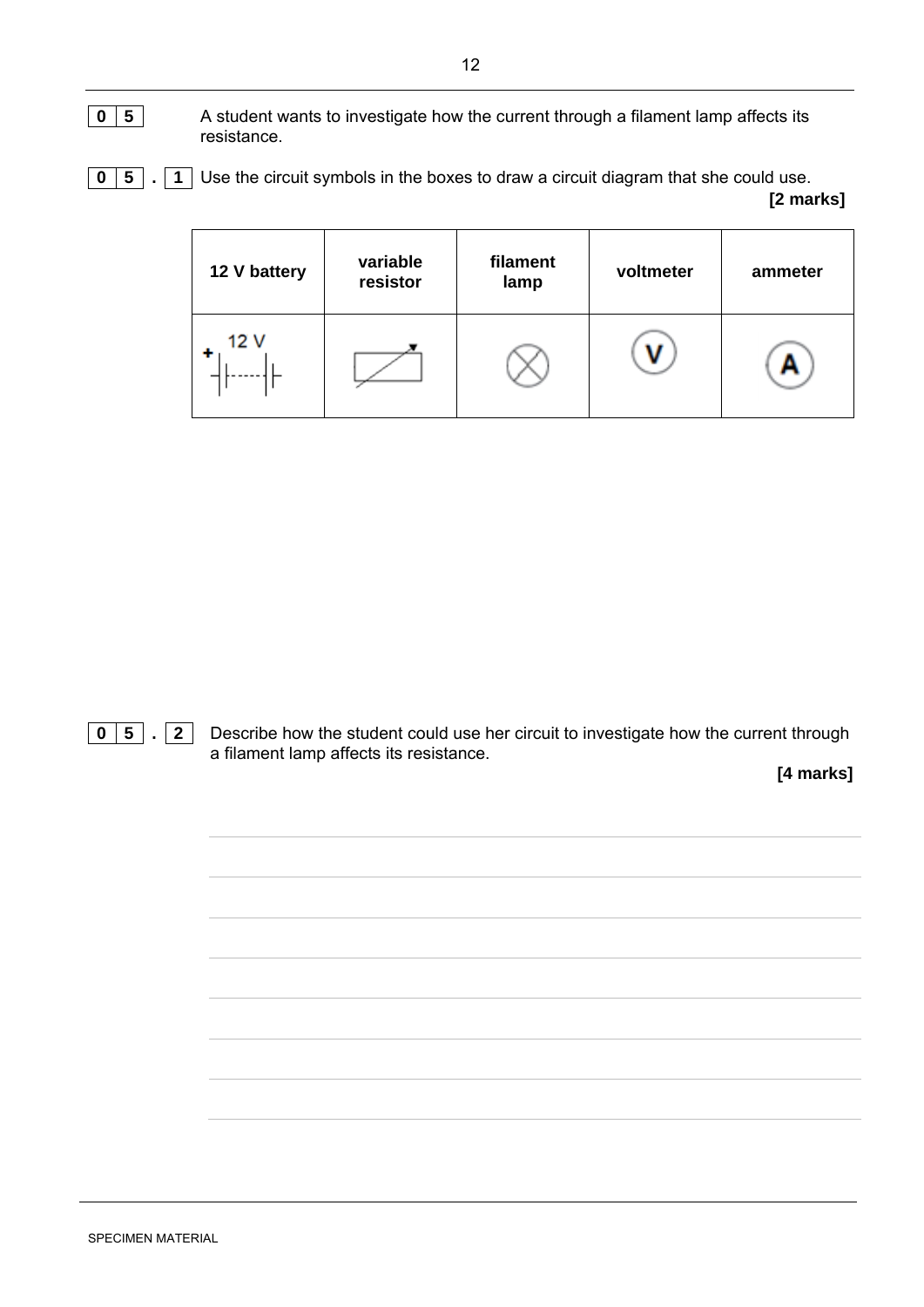The student's results are shown in **Figure 6**.







**0 5. 4** Use Figure 6 to estimate the resistance of the filament lamp when a current of 0.10 A passes through the lamp.

**[1 mark]**

 $Resistance =$   $\Omega$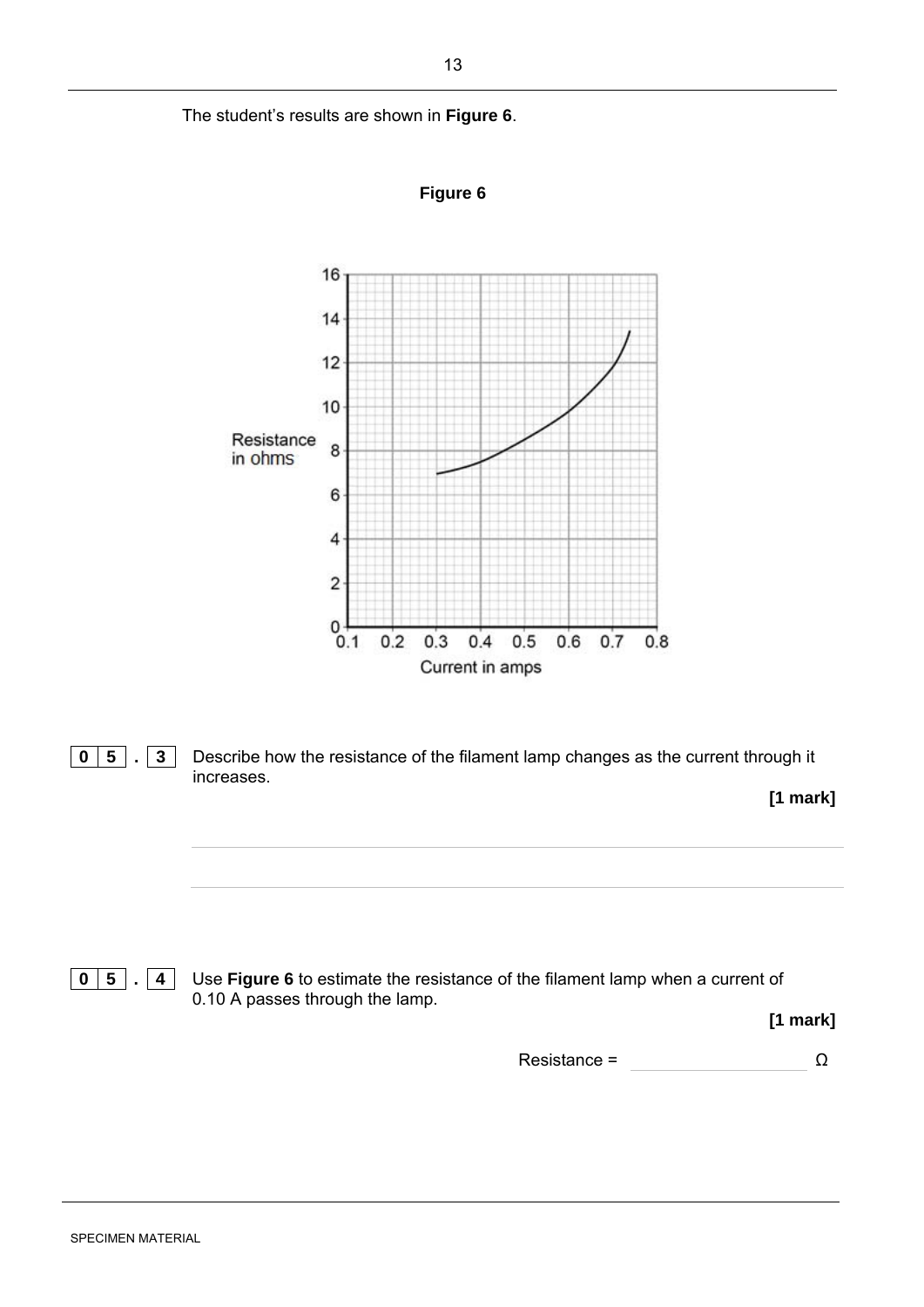The current–potential difference graphs of three components are shown in **Figure 7**.



 **[3 marks]**





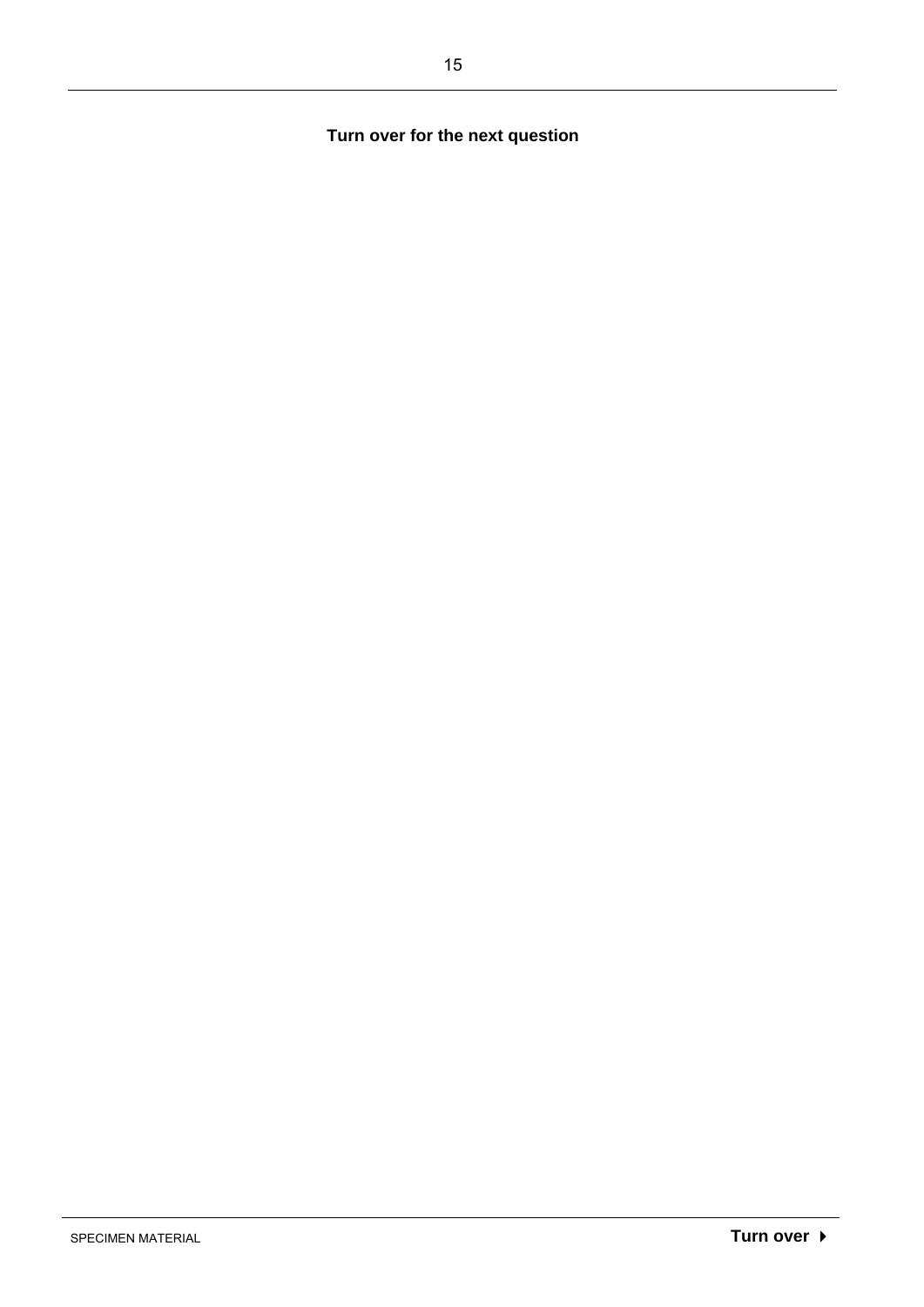**0 6** A student rubs an acetate rod with a cloth.

 **Figure 8** shows the charges on the acetate rod and cloth before and after rubbing.



**Figure 8** 

**0 6.** 1 Explain how rubbing an acetate rod with a cloth causes the rod and cloth to become charged.

**[4 marks]**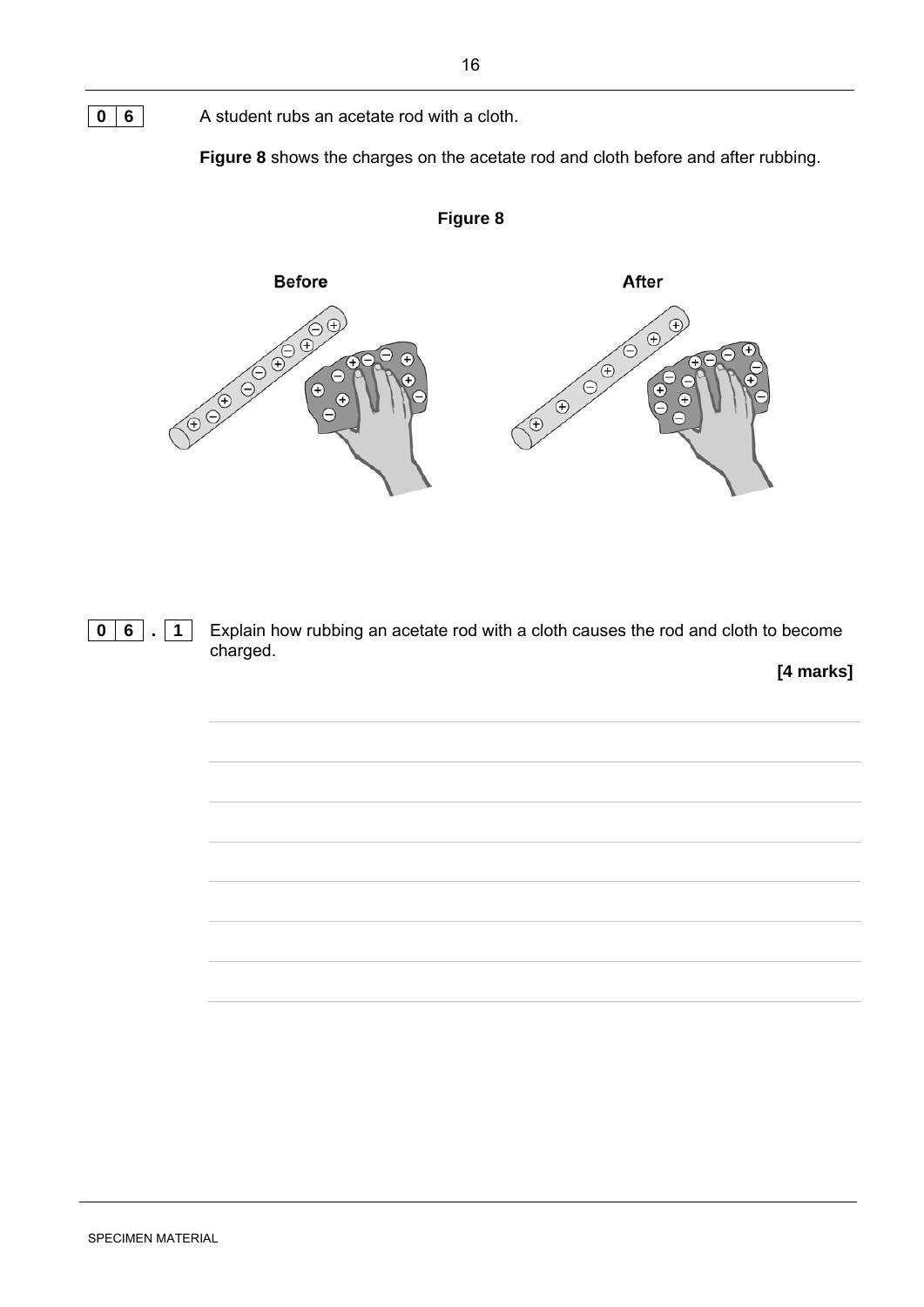#### **0 6 . 2** After charging them, the student moves the acetate rod and the cloth closer together.

| Which statement is correct? |  |
|-----------------------------|--|
|-----------------------------|--|

Tick **one** box.

| There is no force between the acetate rod and the cloth.              |  |
|-----------------------------------------------------------------------|--|
| There is a force of attraction between the acetate rod and the cloth. |  |
| There is a force of repulsion between the acetate rod and the cloth.  |  |

Give a reason for your answer.

**[2 marks]**

**Question 6 continues on the next page**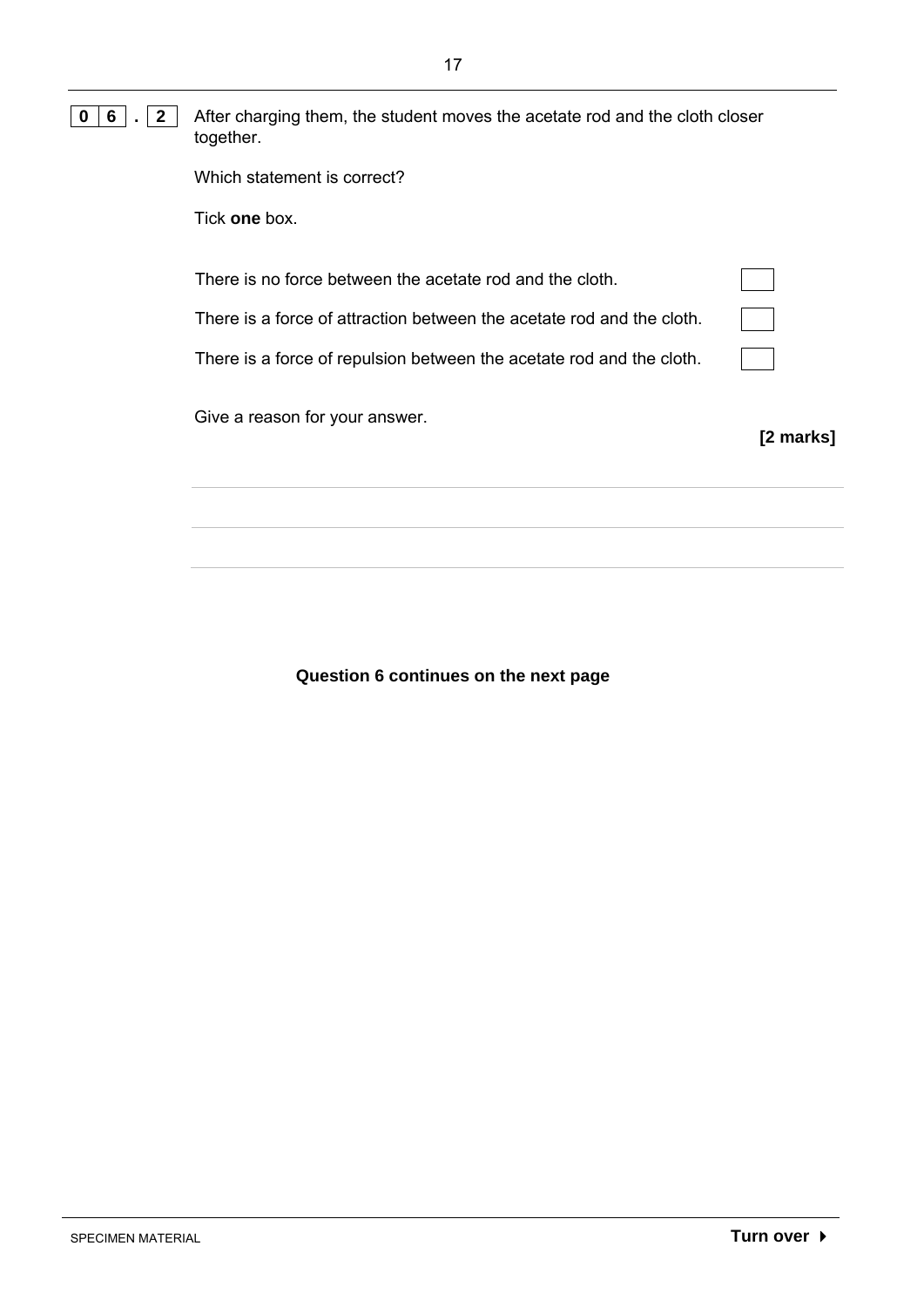

 **Figure 9** shows a Van de Graaff generator, which is used to generate static electricity.

**0 6.** 3 The longer the Van de Graaff generator is switched on, the more charge is stored on the metal dome.

Use an answer from the box to complete the sentence.

**[1 mark]**

| decrease | increase | stay the same |
|----------|----------|---------------|
|          |          |               |

The amount of charge on the metal dome is increased, which causes the potential

difference between the metal dome and the earthed sphere to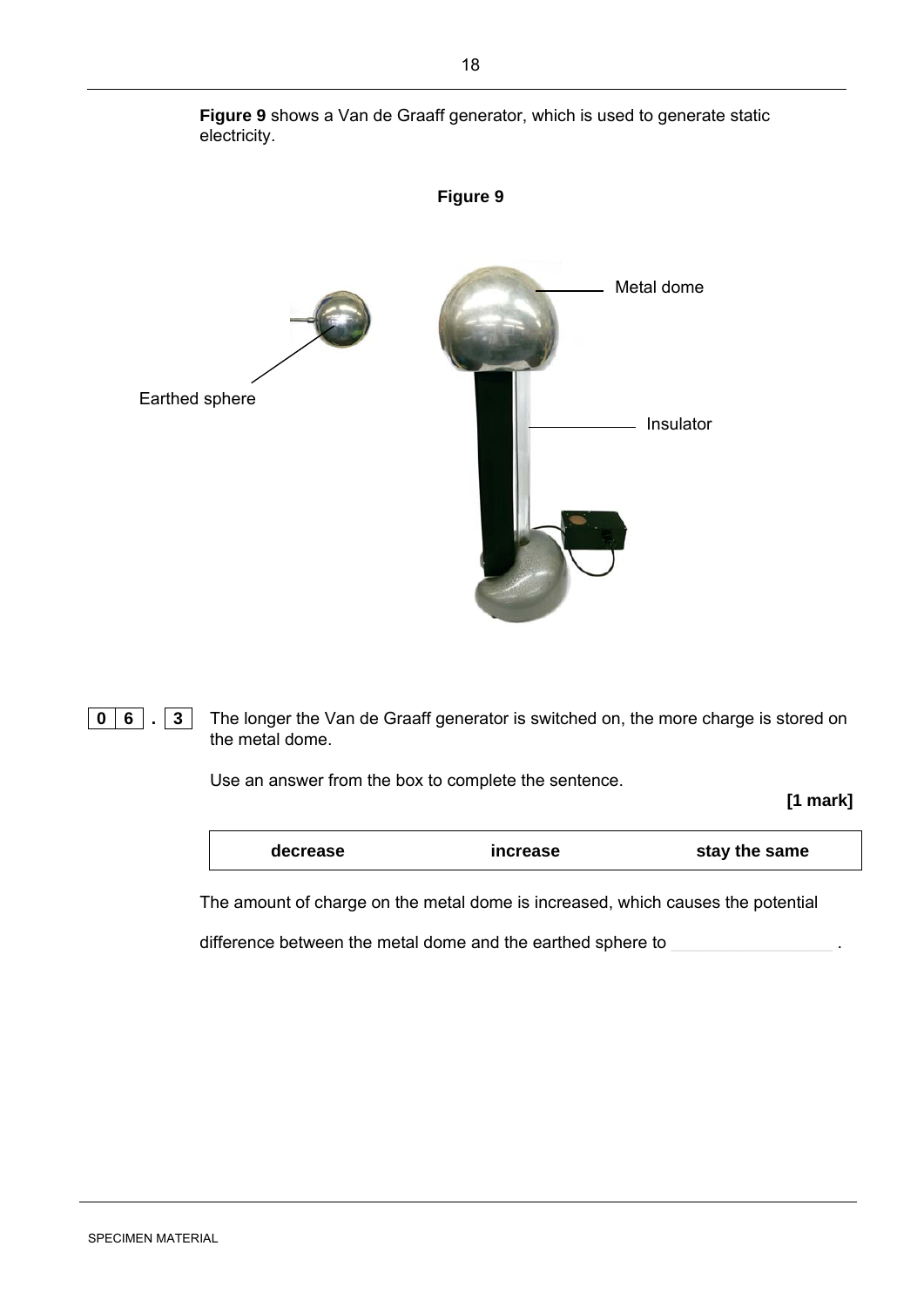#### **0 6.** 4 When the potential difference between the Van de Graaff generator and the earthed sphere is 60 kV, a spark jumps between the metal dome and the earthed sphere.

The spark transfers 0.000025 coulombs of charge to the earthed sphere.

The equation which links charge, energy and potential difference is:

energy transferred = charge  $\times$  potential difference

Calculate the energy transferred by the spark.

**[2 marks]**

Energy transferred =  $\qquad \qquad$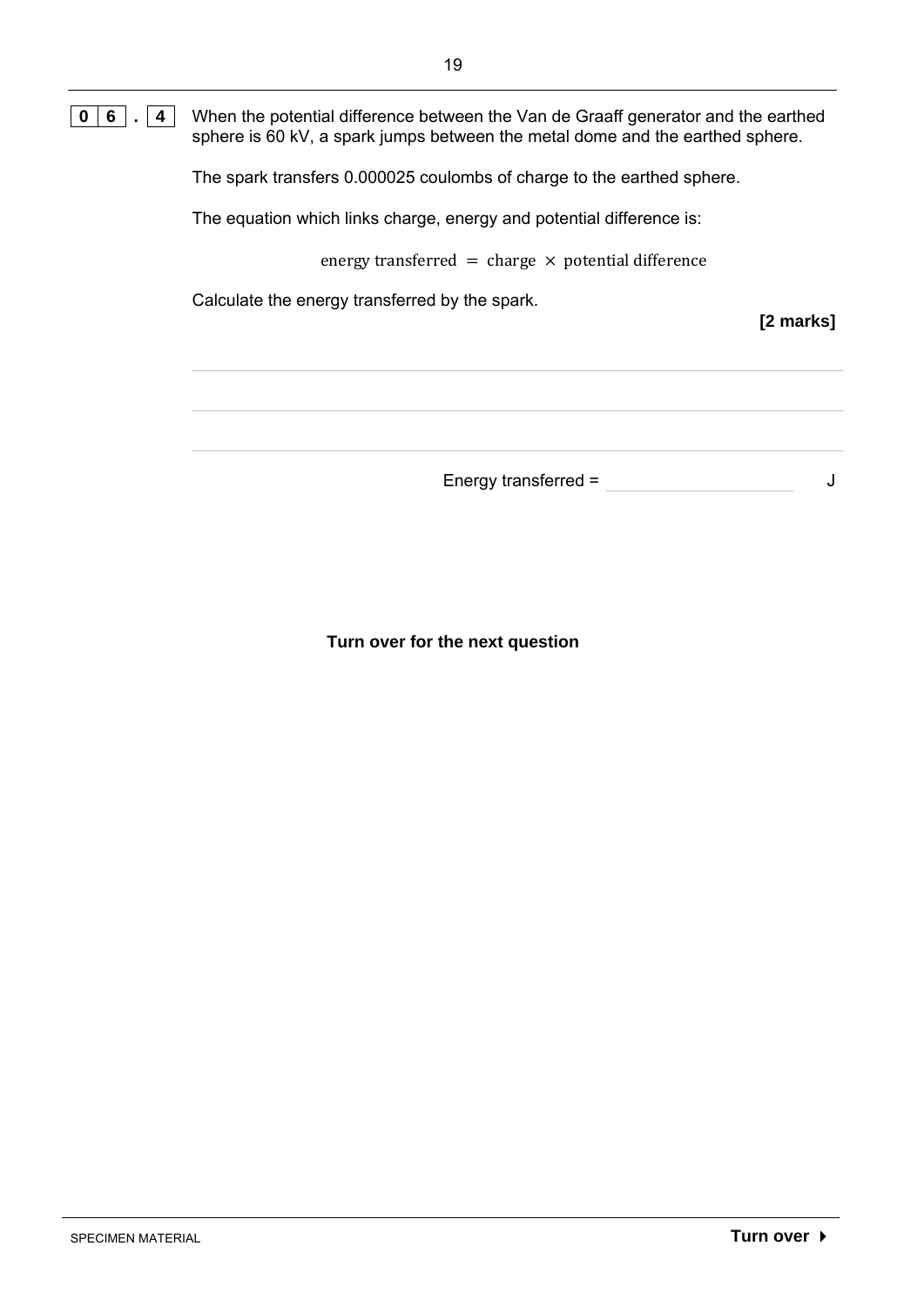

**0** 7 . **1** Draw **one** line from each type of radiation to what the radiation consists of. **[3 marks]**



A teacher demonstrates the penetration of alpha, beta and gamma radiation through different materials.

The demonstration is shown in **Figure 10**.



**0** 7 . 2 Complete Figure 10 by writing the name of the correct radiation in each box. **[2 marks]**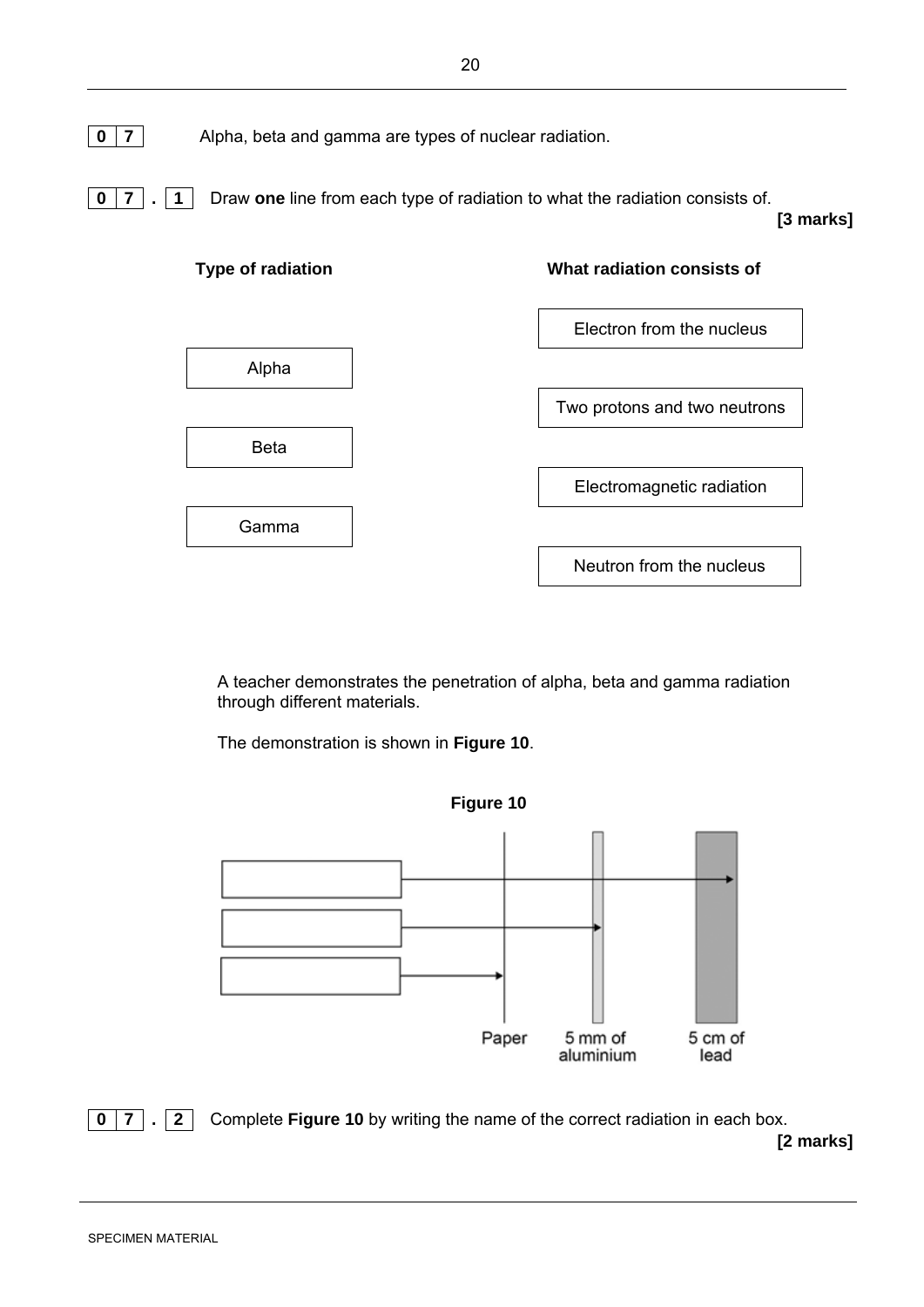| 0 7 . 3 | Give two safety precautions the teacher should have taken in the demonstration.<br>[2 marks] |
|---------|----------------------------------------------------------------------------------------------|
|         |                                                                                              |
|         | っ                                                                                            |
|         |                                                                                              |

**Table 1** shows how the count rate from a radioactive source changes with time.

#### **Table 1**

| Time in seconds                         |     | 40  | 80  | 120 | 160 |
|-----------------------------------------|-----|-----|-----|-----|-----|
| <b>Count rate</b><br>in counts / second | 400 | 283 | 200 | 141 | 100 |

**0** 7 . 4 Use Table 1 to calculate the count rate after 200 seconds.

**[2 marks]**

**0** 7 . 5 The half-life of the radioactive source used was very short.

Give **one** reason why this radioactive source would be much less hazardous after 800 seconds.

**[1 mark]**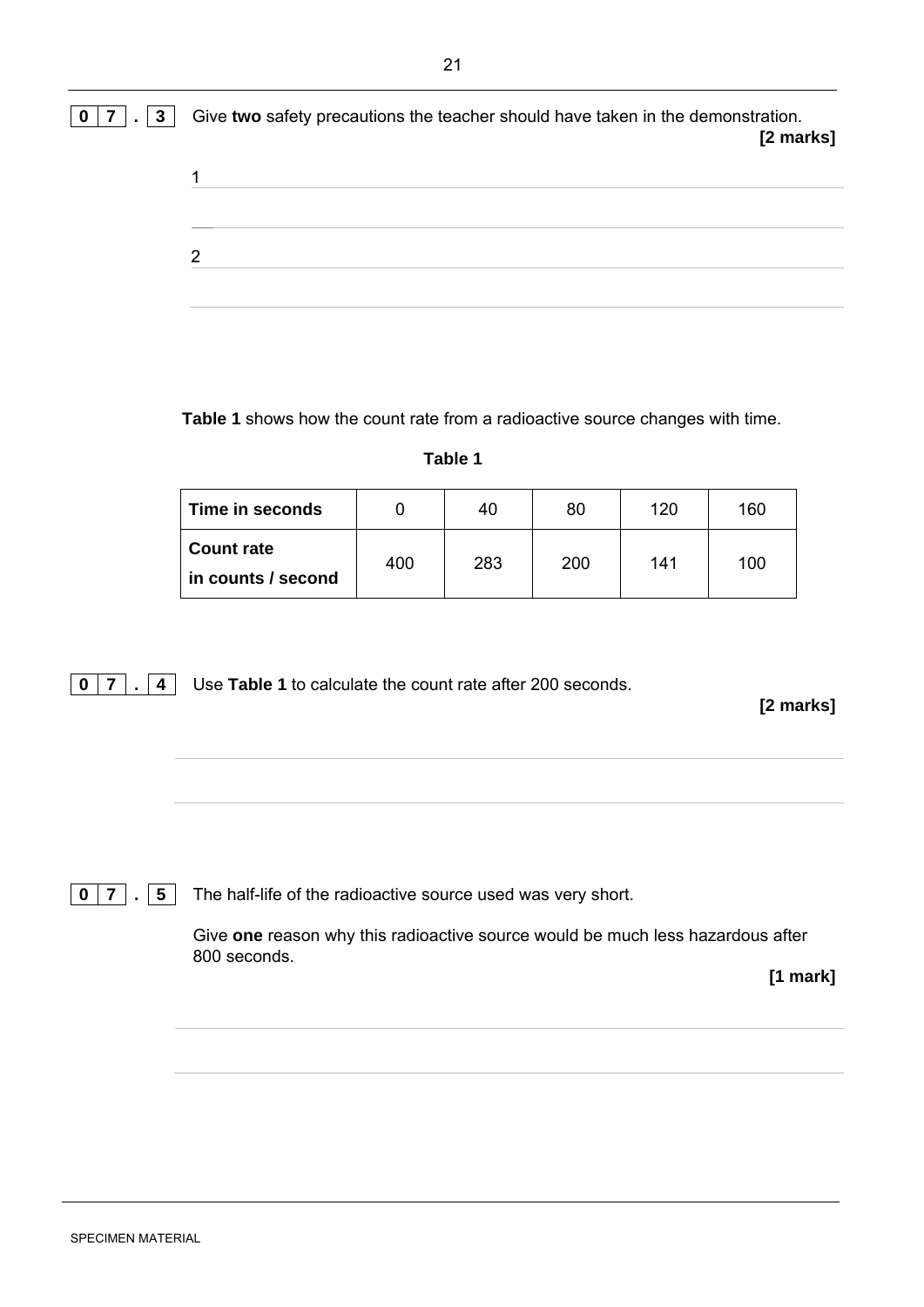**0 8.** 1 The electrician should **not** change the shower unless he switches off the mains electricity supply.

Explain why.

**[2 marks]**

## **Figure 11**



**0 8** An electrician is replacing an old electric shower with a new one.

The inside of the old shower is shown in **Figure 11**.

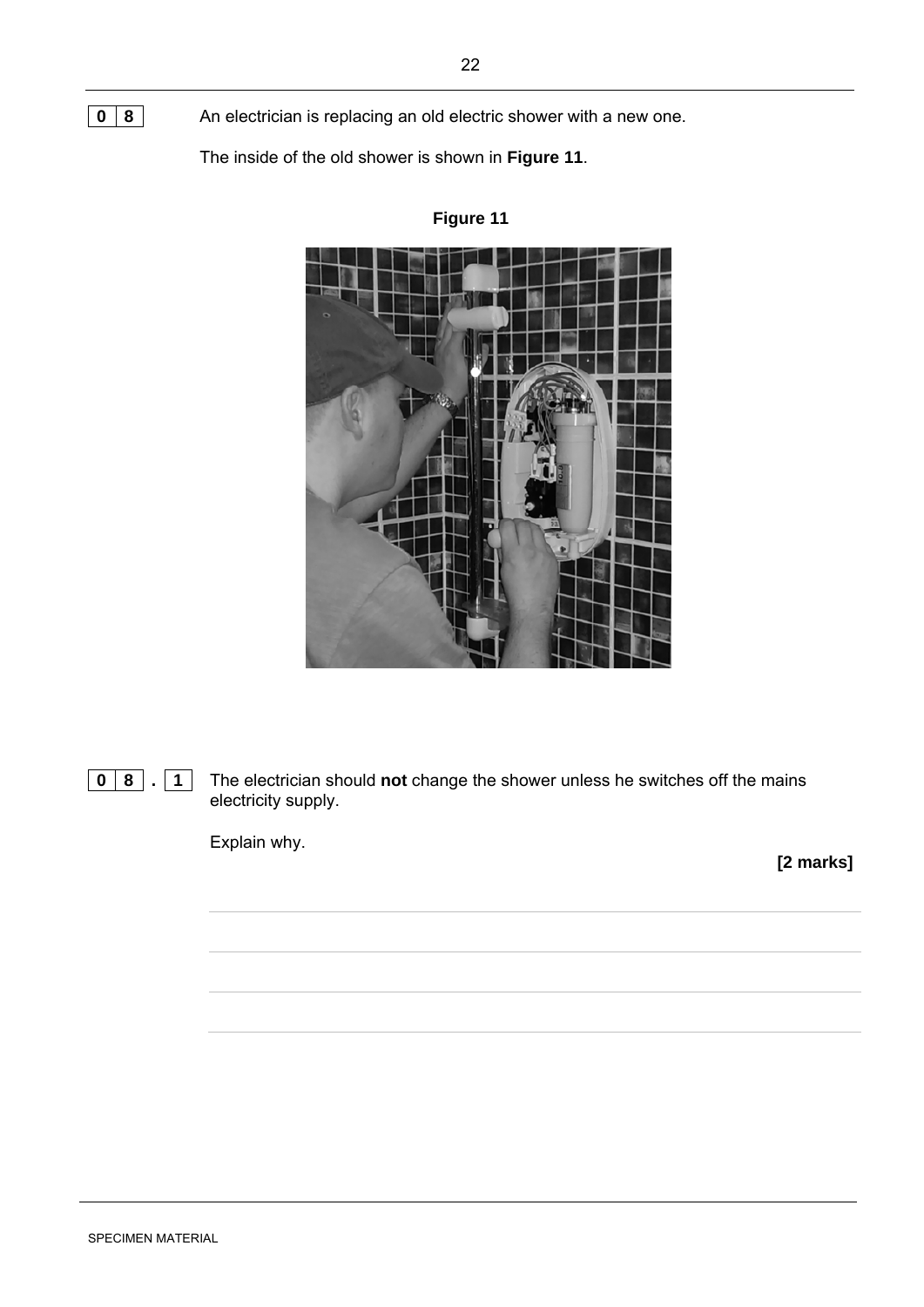|                                                                           | 23                                                                                                           |
|---------------------------------------------------------------------------|--------------------------------------------------------------------------------------------------------------|
|                                                                           |                                                                                                              |
|                                                                           |                                                                                                              |
|                                                                           |                                                                                                              |
|                                                                           |                                                                                                              |
| $\begin{array}{c} \boxed{2} \end{array}$<br>8 <sup>1</sup><br>$\mathbf 0$ | The new shower has a power output of 10 690 W when it is connected to the 230 V<br>mains electricity supply. |
|                                                                           | The equation which links current, potential difference and power is:                                         |
|                                                                           | current= potential difference                                                                                |
|                                                                           | Calculate the current passing through the new shower.                                                        |
|                                                                           | Give your answer to two significant figures.                                                                 |
|                                                                           | [4 marks]                                                                                                    |
|                                                                           |                                                                                                              |
|                                                                           |                                                                                                              |
|                                                                           | $Current =$<br>A                                                                                             |
| $\begin{array}{ c c c c c } \hline 8 & . & 3 \end{array}$<br>0            | The new shower has a higher power rating than the old shower.                                                |
|                                                                           | How does the power of the new shower affect the cost of using the shower?                                    |
|                                                                           | Give a reason for your answer.                                                                               |
|                                                                           | [2 marks]                                                                                                    |
|                                                                           |                                                                                                              |
|                                                                           |                                                                                                              |
|                                                                           |                                                                                                              |
|                                                                           |                                                                                                              |
|                                                                           |                                                                                                              |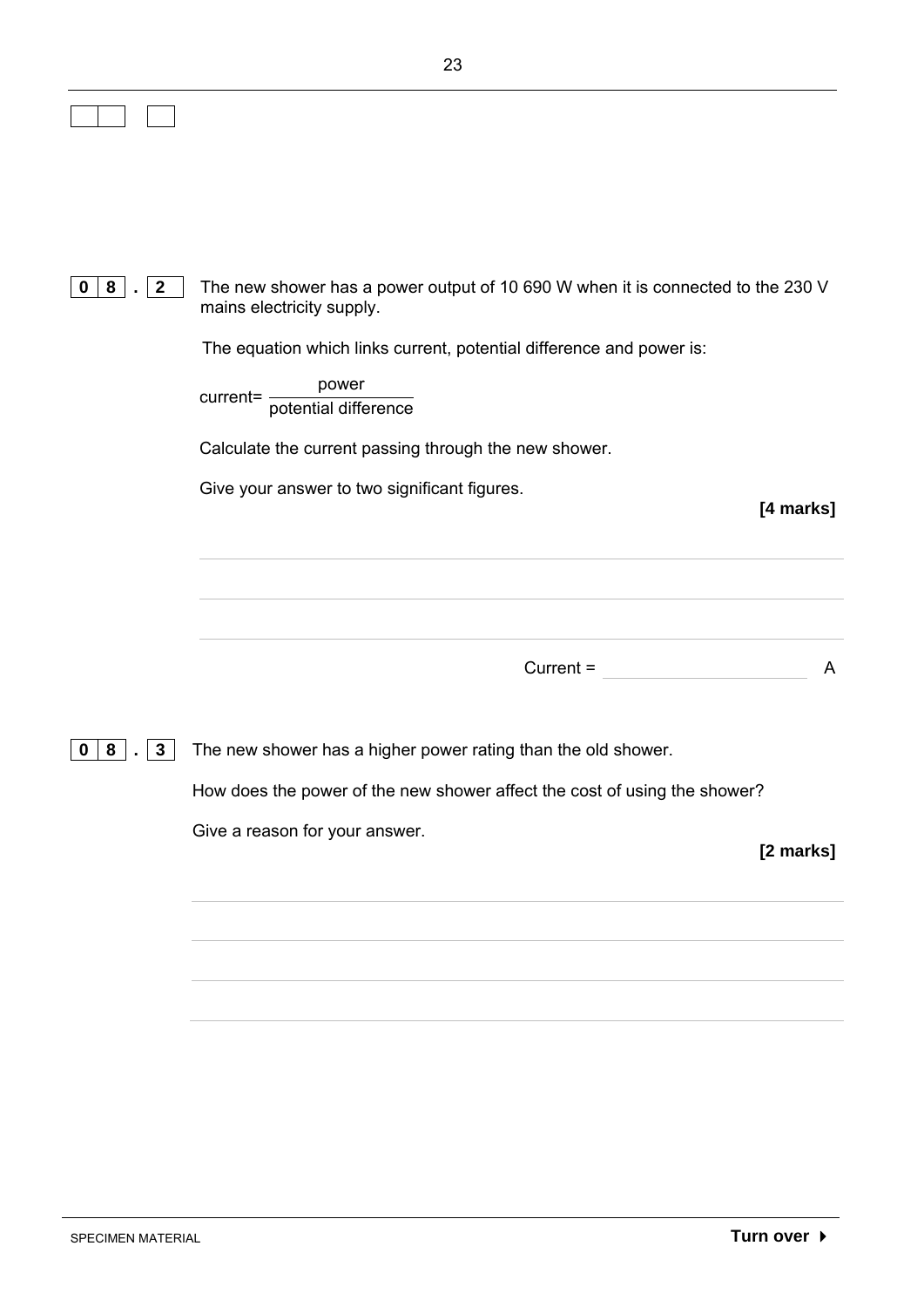| $\mathbf 0$<br>9<br>1                            | Describe the movement of the particles of helium gas inside the balloon.                                                                   | [2 marks] |
|--------------------------------------------------|--------------------------------------------------------------------------------------------------------------------------------------------|-----------|
|                                                  |                                                                                                                                            |           |
|                                                  |                                                                                                                                            |           |
|                                                  |                                                                                                                                            |           |
| 9<br>$\mathbf{2}$<br>$\mathbf 0$<br>$\mathbf{r}$ | What name is given to the total kinetic energy and potential energy of all the<br>particles of helium gas in the balloon?<br>Tick one box. | [1 mark]  |
|                                                  | External energy<br>Internal energy<br>Movement energy                                                                                      |           |

**0 9 Figure 12** shows a balloon filled with helium gas.

**Figure 12**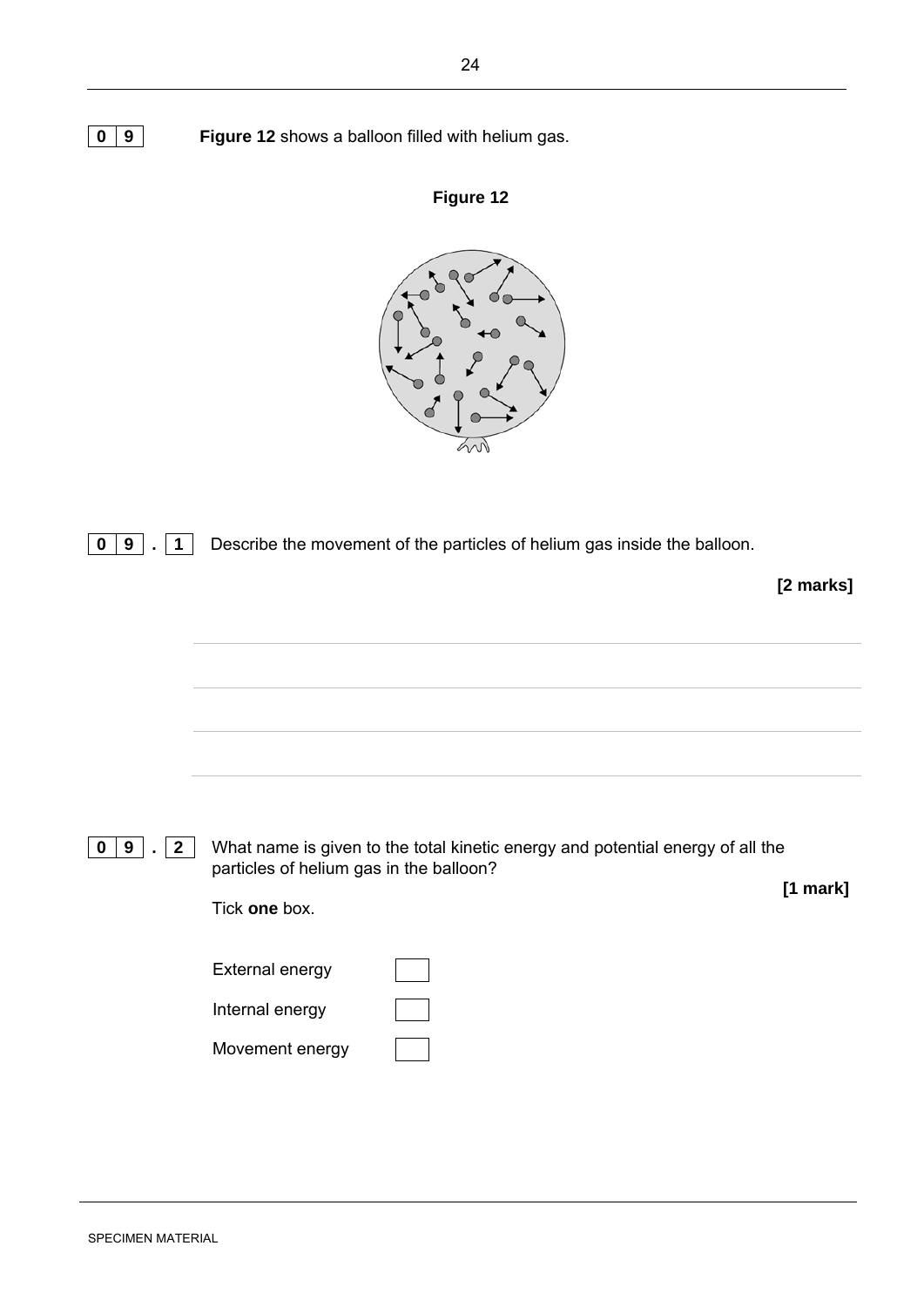| $3\phantom{a}$<br>9   | Write down the equation which links density, mass and volume. |                                                                        |           |                   |            |
|-----------------------|---------------------------------------------------------------|------------------------------------------------------------------------|-----------|-------------------|------------|
|                       |                                                               |                                                                        |           |                   | $[1$ mark] |
|                       |                                                               |                                                                        |           |                   |            |
| 9<br>$\mathbf 0$<br>4 |                                                               | The helium in the balloon has a mass of 0.00254 kg.                    |           |                   |            |
|                       |                                                               | The balloon has a volume of 0.0141 $m^3$ .                             |           |                   |            |
|                       |                                                               | Calculate the density of helium. Choose the correct unit from the box. |           |                   | [3 marks]  |
|                       |                                                               |                                                                        |           |                   |            |
|                       |                                                               | $m^3 / kg$                                                             | kg / $m3$ | kg m <sup>3</sup> |            |
|                       |                                                               |                                                                        |           |                   |            |
|                       |                                                               |                                                                        |           |                   |            |
|                       |                                                               |                                                                        |           |                   |            |
|                       |                                                               |                                                                        |           |                   |            |
|                       |                                                               |                                                                        |           |                   |            |
|                       |                                                               | Density $=$                                                            |           | Unit              |            |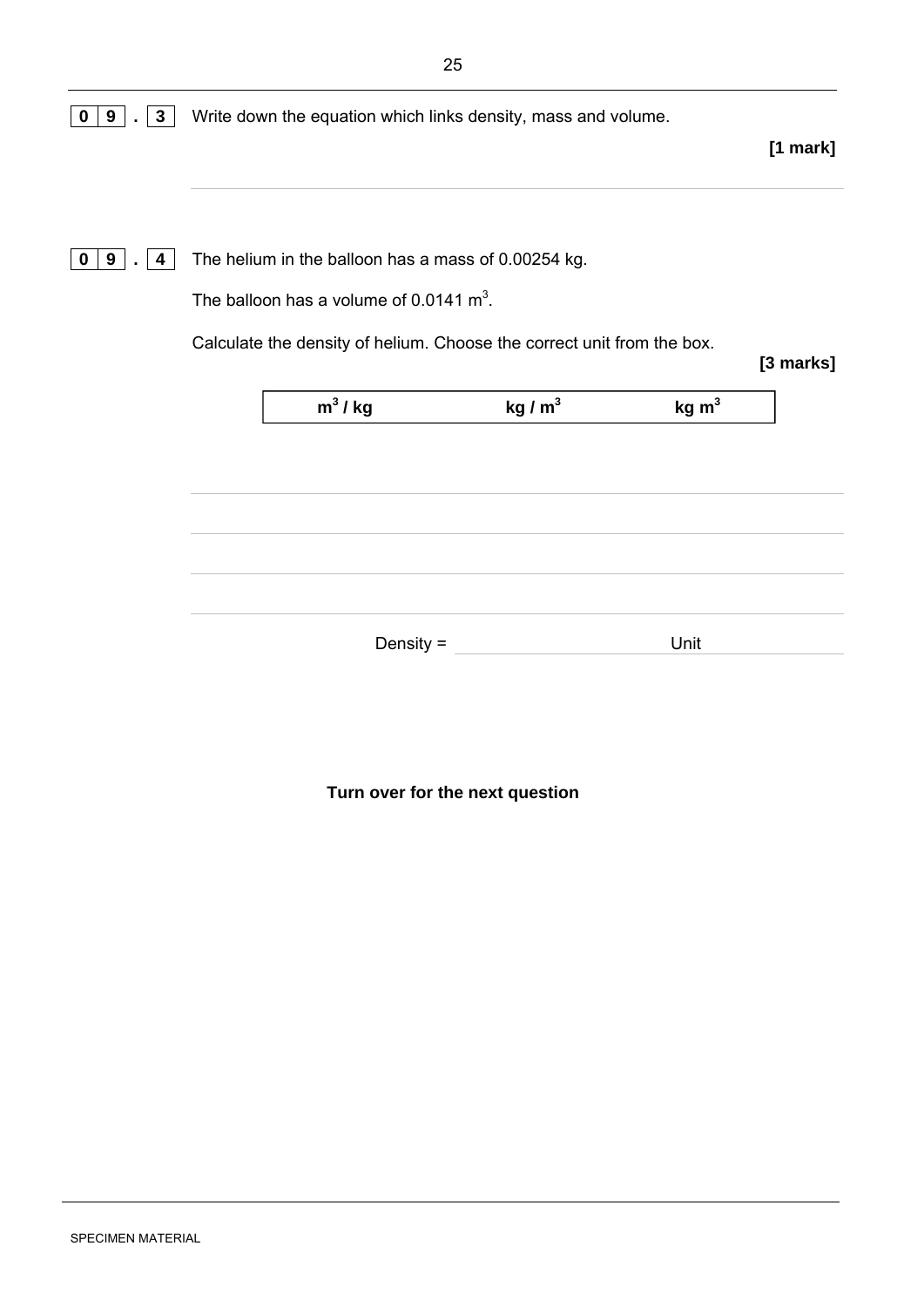## **There are no questions printed on this page**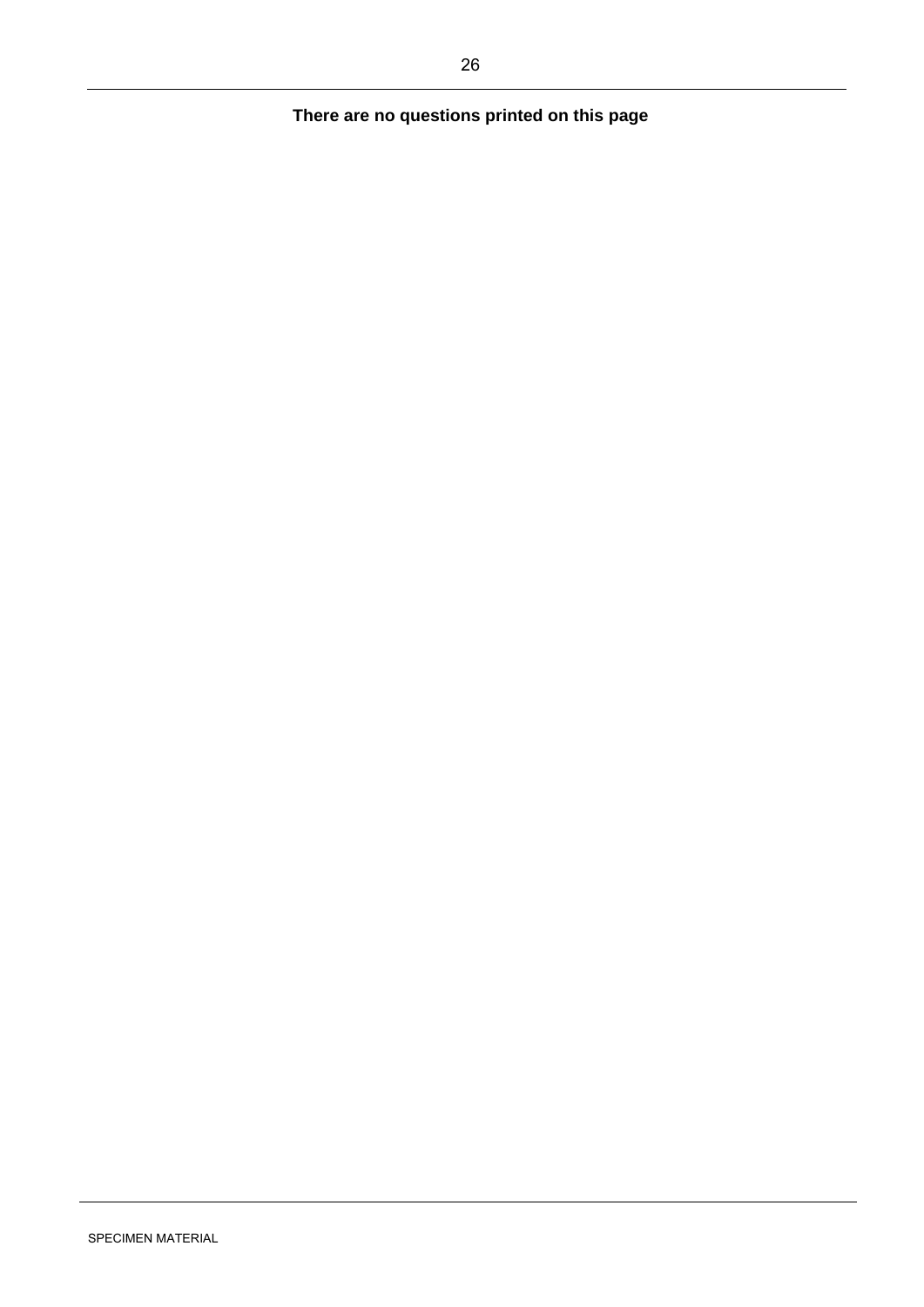For example, in the early 20th Century the plum pudding model of the atom was replaced by the nuclear model of the atom.

Explain what led to the plum pudding model of the atom being replaced by the nuclear model of the atom.

**[6 marks]**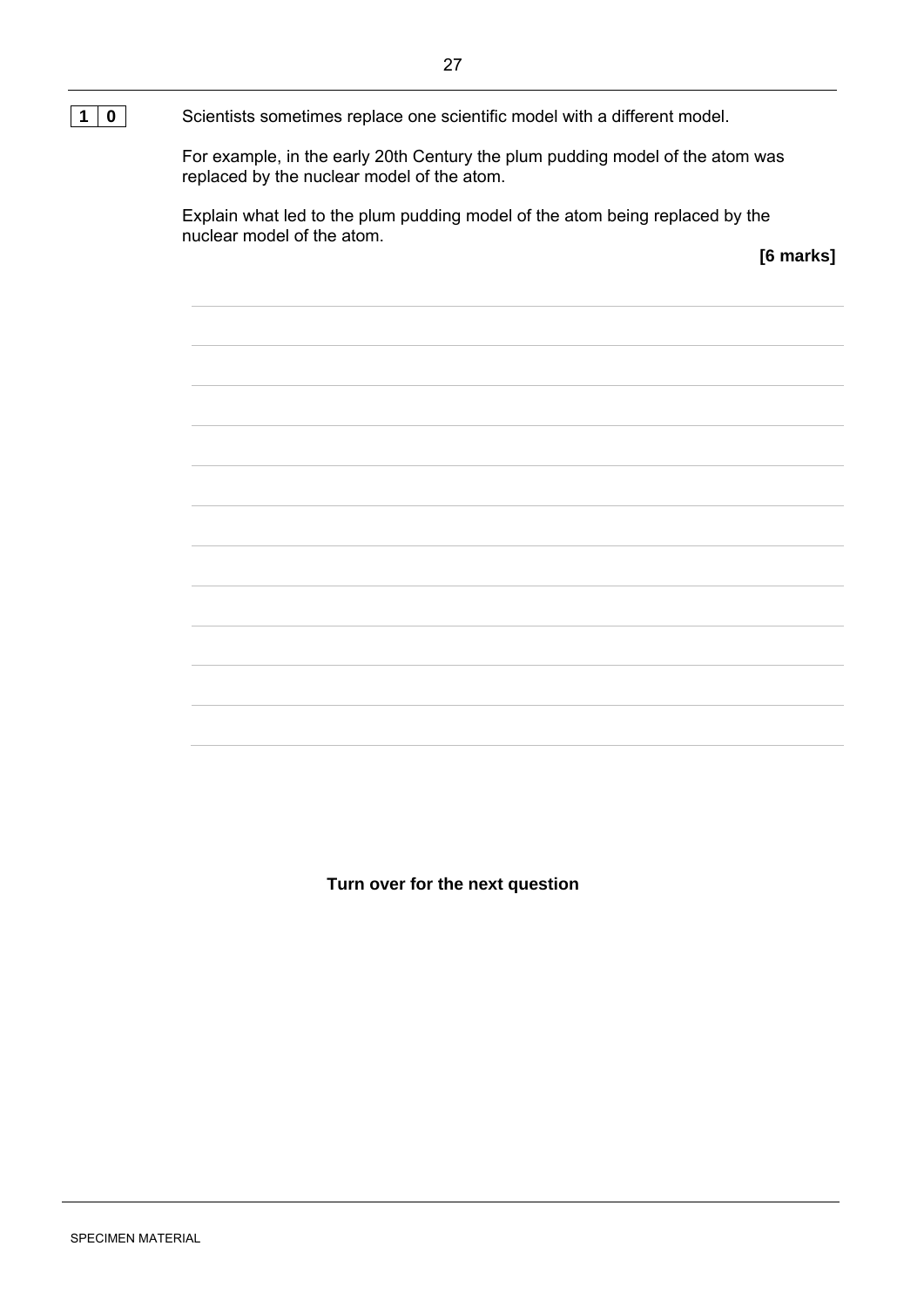#### **1 1 1 The National Grid ensures that the supply of electricity always meets the demand of** the consumers.

 **Figure 13** shows how the output from fossil fuel power stations in the UK varied over a 24-hour period.



**1 1** . **1** Suggest one reason for the shape of the graph between 15.00 and 18.00 on Monday.

**[1 mark]**

**1** 1 . **2** Gas fired power stations reduce their output when demand for electricity is low.

Suggest **one** time on **Figure 13** when the demand for electricity was low.

**[1 mark]**

**Figure 13**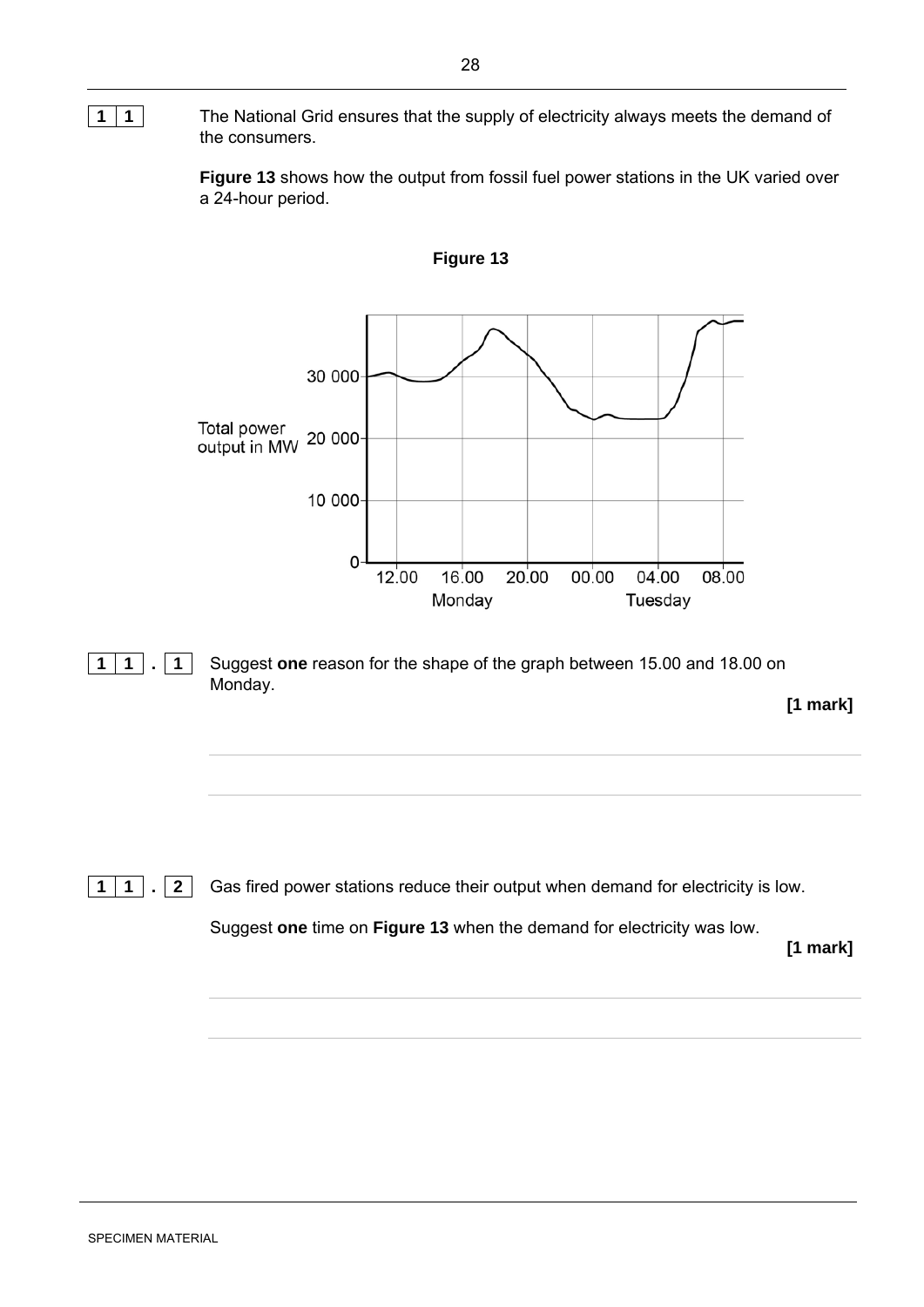**1** | **1** | . | **3** | The National Grid ensures that fossil fuel power stations in the UK only produce about 33% of the total electricity they could produce when operating at a maximum output.

| Suggest two reasons why. | [2 marks] |
|--------------------------|-----------|
| 1                        |           |
| $\overline{2}$           |           |
|                          |           |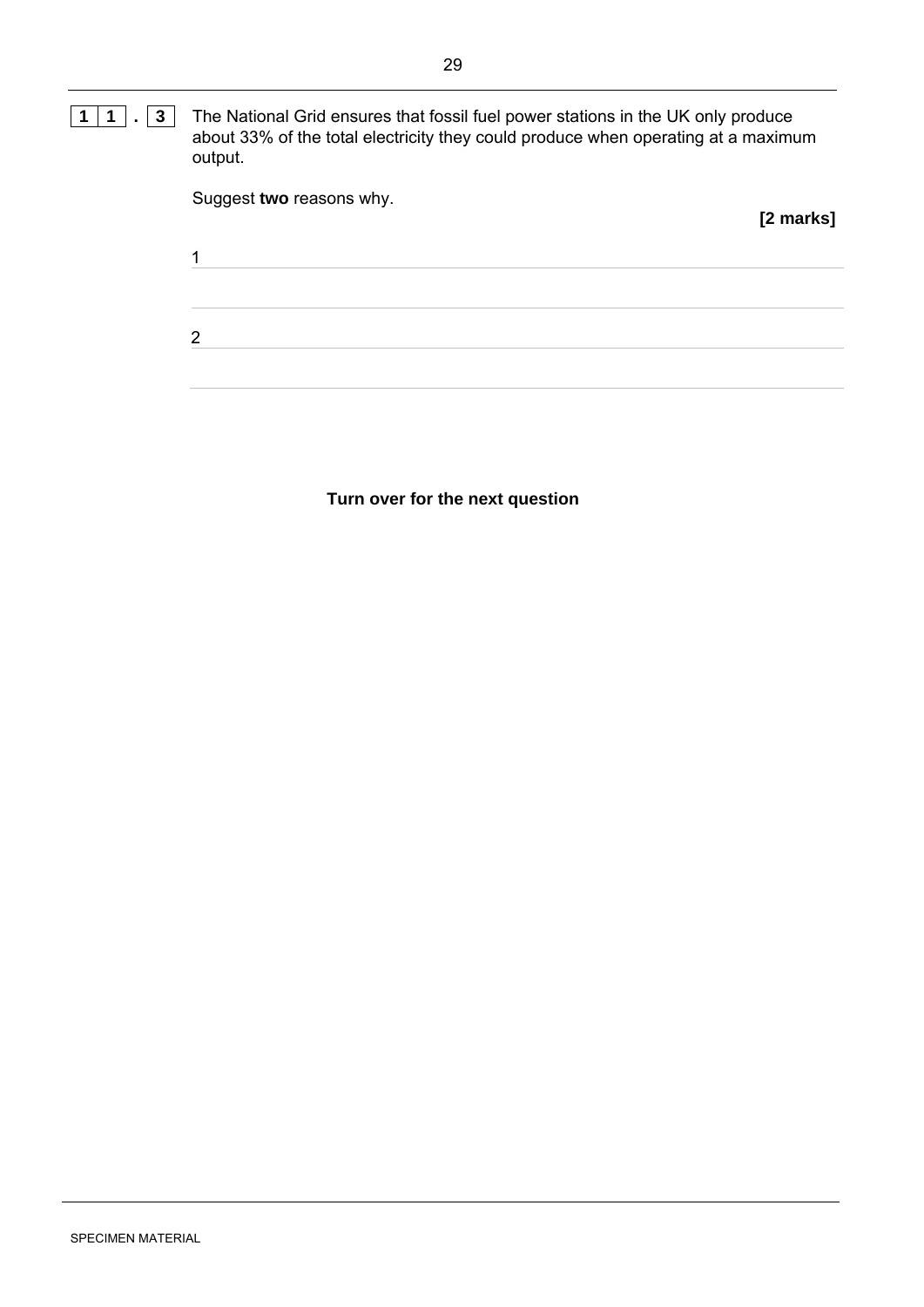#### **1 2 A student investigated how much energy from the Sun was incident on the Earth's** surface at her location.

She put an insulated pan of water in direct sunlight and measured the time it took for the temperature of the water to increase by 0.6  $^{\circ}$ C.

The apparatus she used is shown in **Figure 14**.



**1 2 . 1** Choose the most appropriate resolution for the thermometer used by the student. **[1 mark]** Tick **one** box.

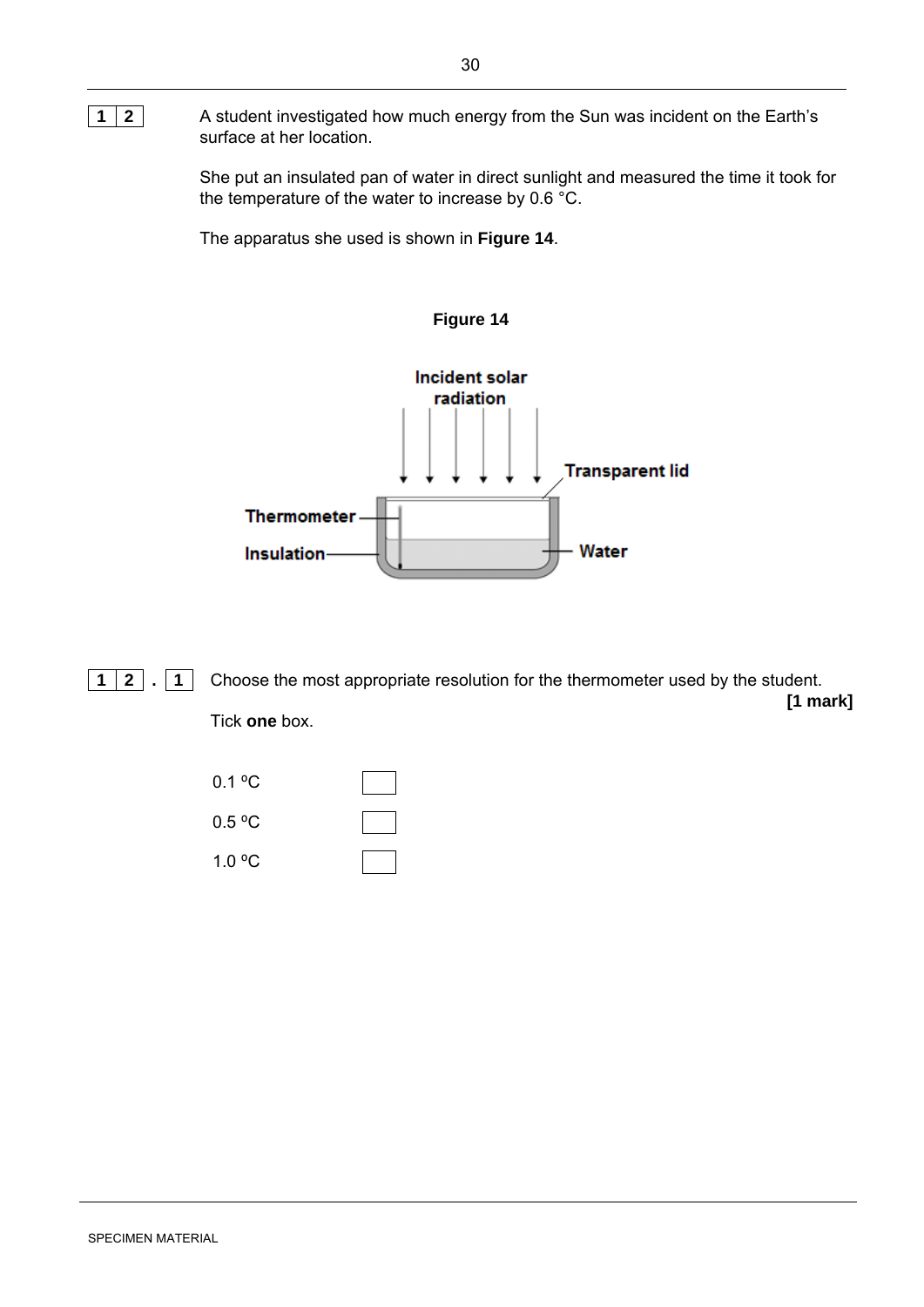|                              | The energy transferred to the water was 1050 J.                                             |                         |
|------------------------------|---------------------------------------------------------------------------------------------|-------------------------|
|                              | The time taken for the water temperature to increase by 0.6 $^{\circ}$ C was 5 minutes.     |                         |
|                              | The specific heat capacity of water is 4200 J/kg °C.                                        |                         |
| $\mathbf{2}$<br>$\mathbf{2}$ | Write down the equation which links energy transferred, power and time.                     |                         |
| 3<br>$\mathbf{2}$            | Calculate the mean power supplied by the Sun to the water in the pan.                       | $[1$ mark]<br>[2 marks] |
|                              | Average power =                                                                             | W                       |
| $\mathbf{2}$<br>4            | Calculate the mass of water the student used in her investigation.                          |                         |
|                              | Use the correct equation from the Physics Equation Sheet.                                   | [3 marks]               |
|                              | $Mass =$                                                                                    | kg                      |
| $2$ .<br>$5\overline{)}$     | The student's results can only be used as an estimate of the mean power at her<br>location. |                         |
|                              | Give one reason why.                                                                        | $[1$ mark]              |
|                              |                                                                                             |                         |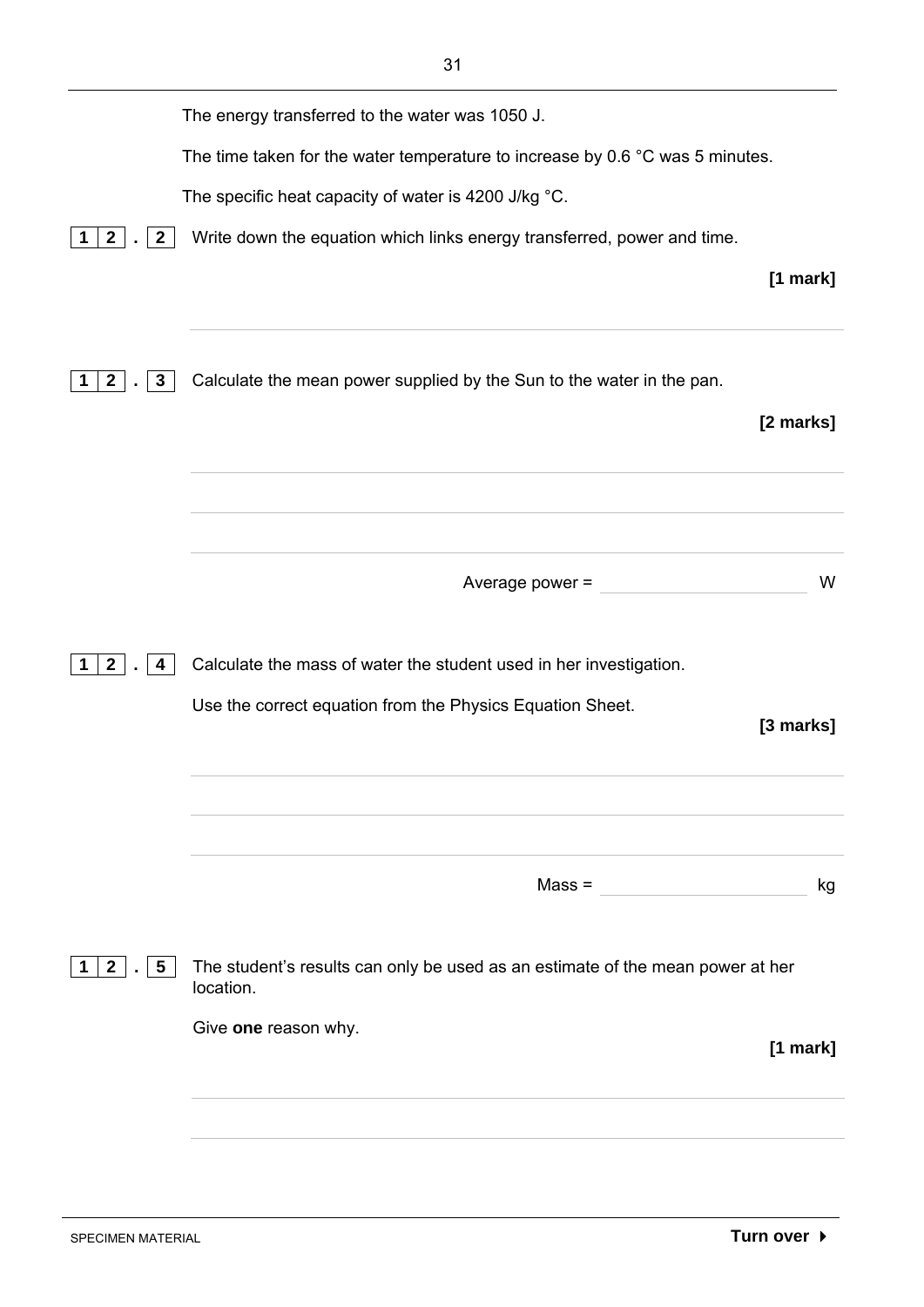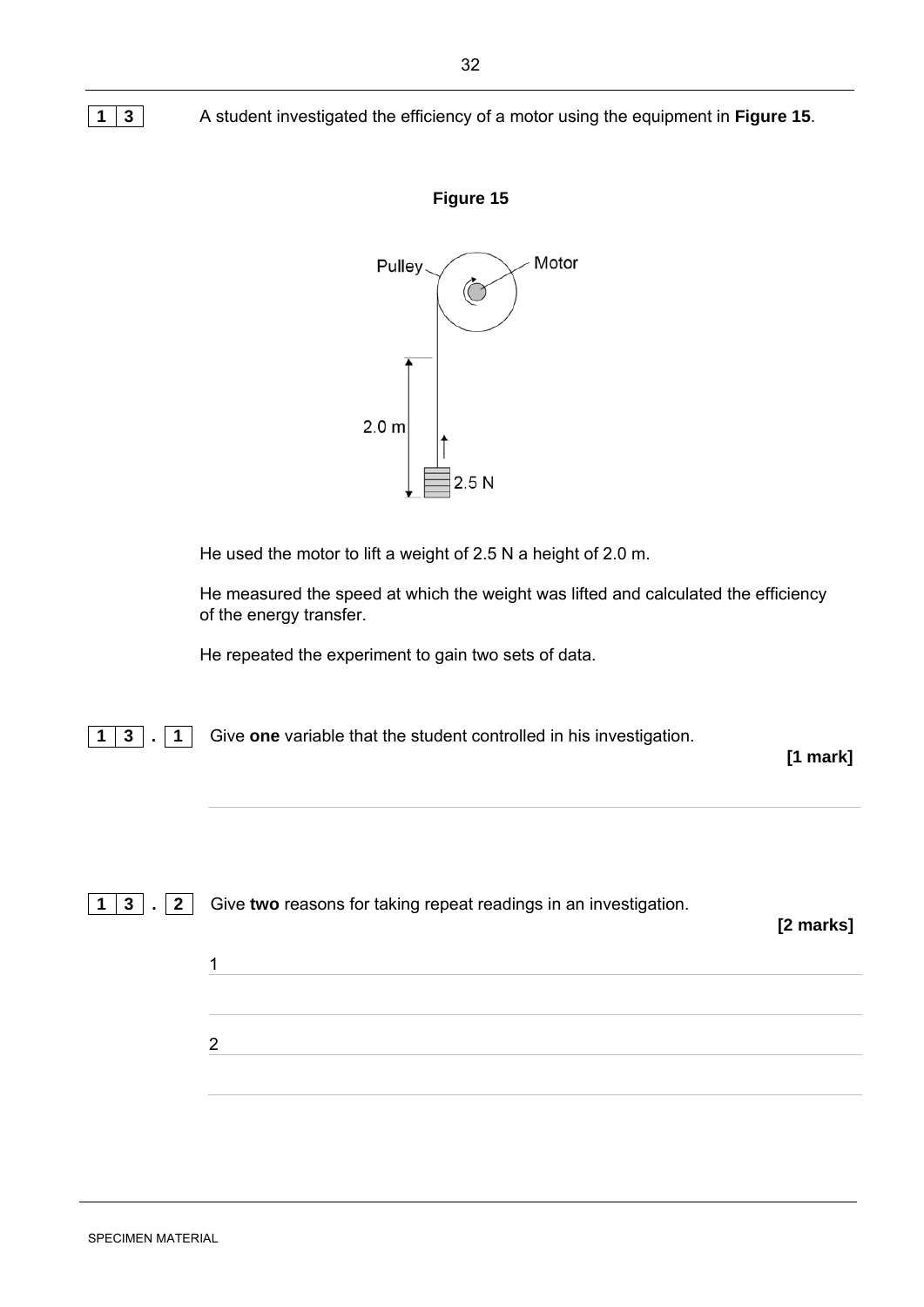

Figure 16 shows a graph of the student's results.